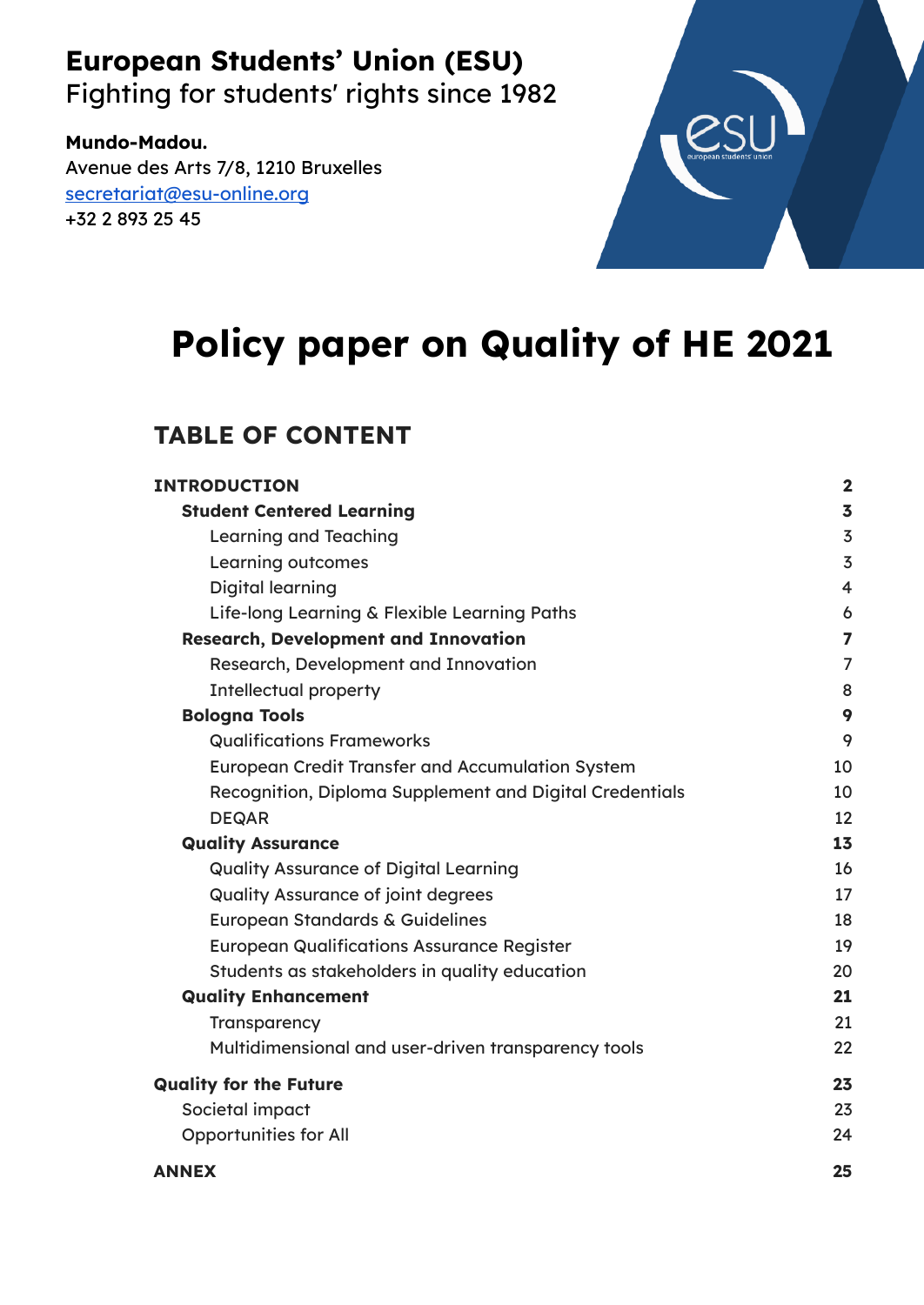# <span id="page-1-0"></span>**INTRODUCTION**

High quality higher education is of the utmost importance for students, institutions and society. An education of high quality provides the right tools for students to meet future challenges. A high quality higher education system is characterised by removing all obstacles to access, ensuring progress and completion for all students, implementing a student-centred approach to learning and teaching, and fairly assessing students. This system must also be braced by adequate student support services; ensuring links between learning, teaching and research activities; individual, social and civic training for responsible and active citizens; mobility opportunities; artistic and academic freedom; interdisciplinary, multi-disciplinary and cross-border programs. It is important to always consider that the opportunity to study and learn of everyone also depends on their economic situation and mental health. That is why every university cannot fail to provide adequate services to support every student.Students in this system are considered full members of the academic community and competent, constructive partners and stakeholders.

ESU believes that the quality of higher education should be one of the highest priorities in the debates within the European higher education society, as well as it should be accessible and enhanced at the institutional and programme level to ensure the best possible conditions for the entrance and completion of higher education.

Sadly, the concept of excellence in higher education is often misused to refer to so called 'elite' programmes and centres, which focus on a small number of individuals perceived as talented and institutions regarded as of high quality or prestigious. ESU believes that an open knowledge-based society will not be established with this concept of excellence that can only be achieved through stronger competition, but should be based on cooperation of all stakeholders, ensuring them equal conditions in access to any resources.

Every student should have the possibility to completely utilise their own intellectual potential without being limited by restrictive learning programs. ESU opposes any educational system which separates different levels of perceived talents within higher education. We stress the fact that all students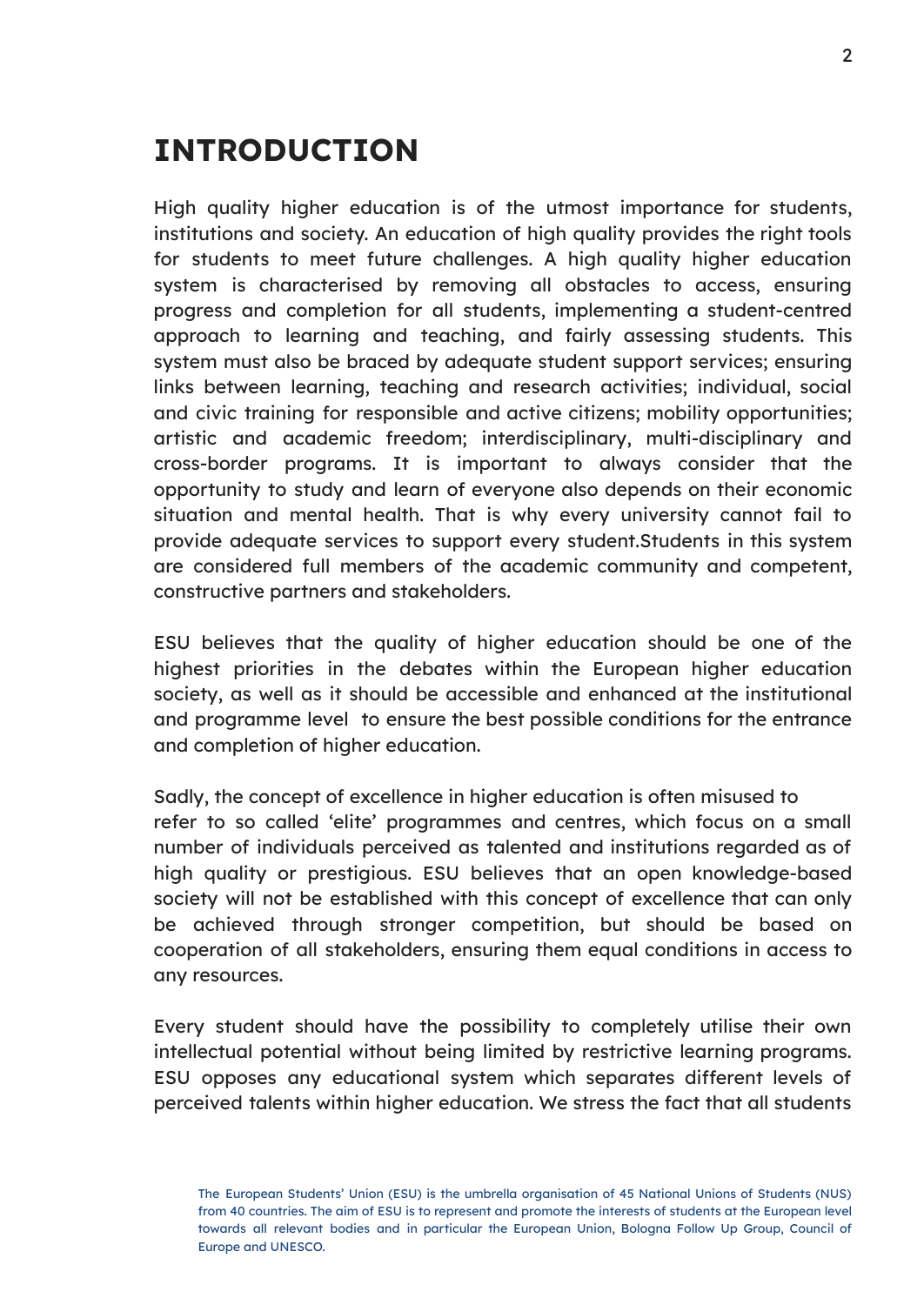should be able to be academically uplifted from the position they find themselves in.

The following policy paper consists of ESU's position on what is being considered as high quality education from students' perspective, taking into account the core element of education related to the delivery of learning and teaching, methodologies and its organisation, through the supporting agendas and tools set within the political framework of the Bologna Process and the established and system of Quality Assurance across the European Higher Education Area.

# <span id="page-2-0"></span>**Student Centered Learning**

- Student-Centered Learning as a concept should regain its visibility and be translated onto new educational approaches, different modes of learning delivery and be constantly adapted to the needs of learners;
- Flexible learning paths and education which fit for societal needs are the key to achieve modern education;
- Learning outcomes should accommodate multiple purposes of higher education, including, but not limited to, developing a broad and advanced knowledge base, critical thinking and social skills;
- Digitalisation of education is not a goal in itself but can be used as a means to achieve other goals such as raising its accessibility, quality and internationalisation.

### <span id="page-2-1"></span>**Learning and Teaching**

The paradigm shift towards a student-centred learning (SCL) approach relates to both a mind-set and a culture within a given HEI. It is characterised by innovative methods and interaction between teachers and students to support the achievement of intended learning outcomes, where the students are viewed as corresponsive and active participants in their own learning process.

In the more traditional teacher-centered learning & teaching methods higher education system, unfortunately still present in some cases, study programmes, courses or modules, learning and teaching methodologies, as well as student assessment, have been predominantly designed, organised and carried out from a teacher's perspective around the question of which issues should be taught to students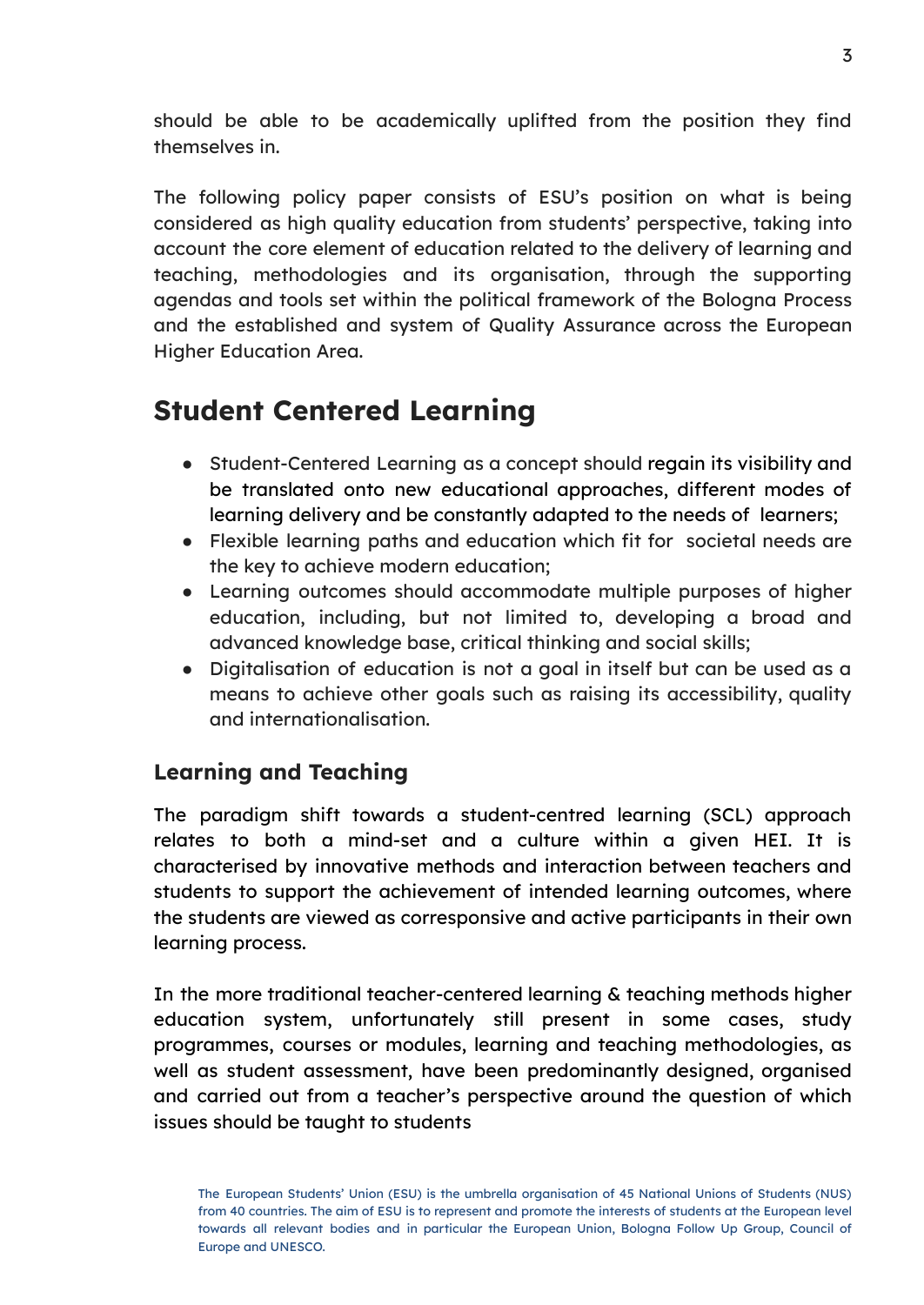Through the use of active learning and linking learning and teaching with research, students develop transferable skills, such as analysing, problemsolving, critical and reflective thinking, while being a truly engaged partner in all educational processes. These skills can be further developed through internships, which offer unique opportunities for students to apply them to issues beyond the academic realm. Furthermore, internships should comply with labour standards and be properly retributed.

Throughout the past decades the term SCL has been widely present in the discourse within the Higher Education landscape. ESU believes that this term should not only be a phrase visible throughout the discussion on Learning and Teaching, its policy and organisation but should regain more visibility and be translated to the new challenges of education, its accessibility, different modes of learning delivery and adapt to the needs of learners.

As a supporting mechanism, strategies on student-centred learning should be designed on national and all institutional levels, and the implementation of student-centred learning should be continuously evaluated.

Moreover, ESU emphasizes that a paradigm shift cannot be achieved only by structural measures, but requires adequate funding, continuous staff development, and constant promotion and acceptance by the whole academic community. In order to ensure quality learning and teaching, pedagogical training for teaching staff in higher education institutions should be a requirement and pedagogical competencies should be considered at least equally important to research competencies in the recruitment process. Conversely, the teaching staff should be provided with support systems which include mentoring programmes, peer-to-peer learning and sharing best practices.

#### <span id="page-3-0"></span>**Learning outcomes**

The concept of learning outcomes is at the core of a student-centred education system. All study programmes and other learning opportunities should be designed with an intention to achieve a set of specific learning outcomes.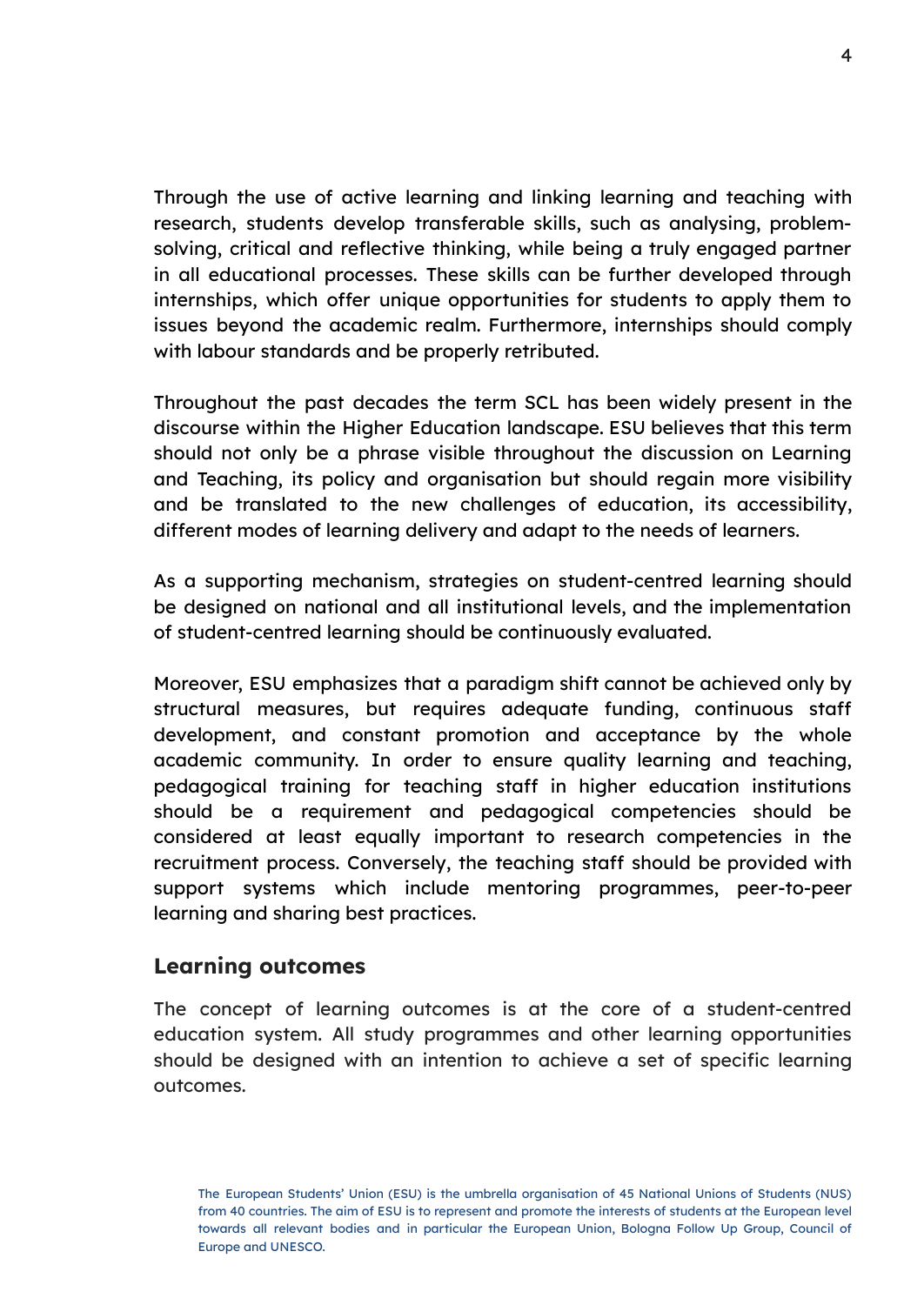Learning outcomes are custom formulated statements that describe minimum requirements of knowledge, skills, competences and attitudes that the student is intended to acquire during the learning activity. Students have to be involved in the process of designing study programmes and defining their intended learning outcomes. Where relevant, external stakeholders should also be consulted in the process of their definition, however, the main responsibility needs to lie within the academic community. Learning outcomes should be formulated in a clear and understandable way, and be made accessible to students and other interested parties.

ESU believes that learning outcomes should accommodate multiple purposes of higher education, including preparing students for active citizenship and their future careers, developing a broad and advanced knowledge base, critical thinking and social skills, as well as stimulating research and innovation. Students should have the option to take courses from other fields of study. Multi and inter-disciplinary approaches should be also used in the curricula design.

Learning outcomes should be clearly and transparently defined within the frameworks of broadly recognised learning and educational theoretical and practical competencies, while taking into account the existence of many different types of learning pertaining to all aspects of human life and development.

Learning outcomes should be constructed in a way that enhances learning experiences by giving the students' the possibility to flexibly define their own learning objectives which can be recognized outside of the curricula. Moreover, the education environment should always leave space for students to realize their personal academic ambitions beyond the intended learning outcomes.

### <span id="page-4-0"></span>**Digital learning**

ESU acknowledges the fact that the technological revolution, along with the rapid change in education delivery caused by the pandemic, will majorly impact the education delivery throughout the following years. Digitalisation of education is not a goal in itself but can be used as an instrument to create flexible learning environments to support diverse learning and achieve other goals such as universal accessibility, higher quality of education and internationalisation. Using the right digital tools and methods to develop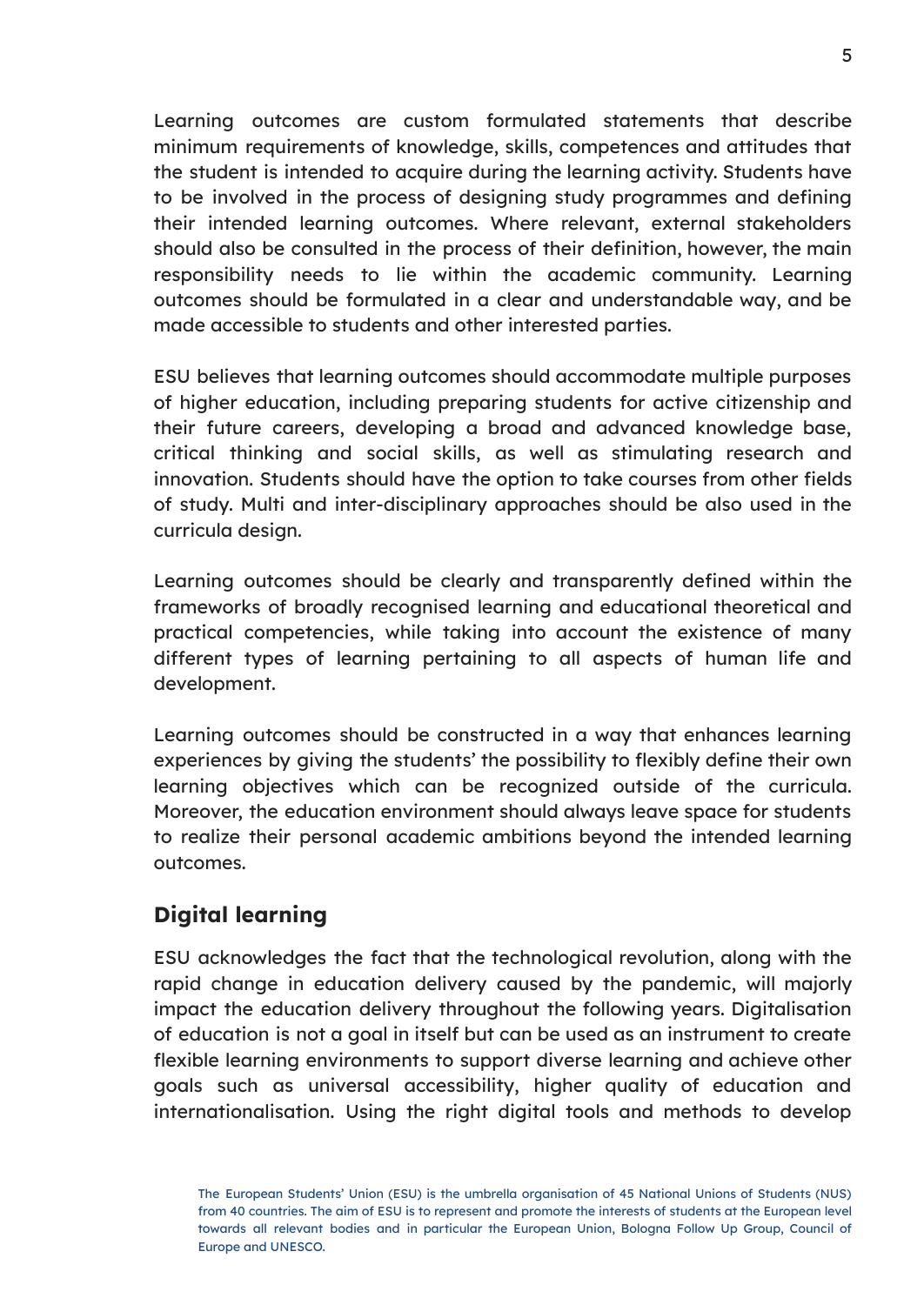higher education can enhance the learning experience for students and provide new insights into teaching for teachers.

Digitalisation has enabled a range of new modes of delivery in higher education. Distance learning, hybrid learning, blended learning, and Massive Open Online Courses (MOOCs) are some examples of the different ways to deliver digital learning to students. While the move towards digital education was already well underway before the outbreak of COVID-19, as was for example reflected in the Paris communiqué<sup>1</sup>, the pandemic has forced all teaching staff and students to embrace digital learning and made it a top priority in higher education<sup>2</sup>. It is now more important than ever to secure and guarantee access for all to the quality of digital learning applied in higher education of the 21st century.

Digital learning has the potential to offer many benefits to higher education, e.g. by making it more student-centred, accessible, international, flexible, and well-rounded. However, if it is not implemented correctly, it also has the potential to do harm.

One of the main challenges is a lack of resources dedicated to implementing digital learning. Digitalisation can never be an excuse for reducing investment, and rather requires investment to ensure successful implementation. HEIs need to invest in high-quality infrastructure, and in the broadest accessibility possible for students to attend online classes, especially if they might not have access to technological means and internet connection. Staff and students also need to be trained to gain the necessary skills, both technical and transversal (such as data literacy), in order to be able to make use of the tools constructively. Importantly, staff need to be trained pedagogically to develop high-quality educational content using digital tools and to have sufficient time and space to do this.

In all ways of offering digital education, the support systems that are expected in a physical learning environment also have to be offered to students accessing education partially or fully online. This includes library resources, licensed software, feedback mechanisms, as well as physical and mental support services.

<sup>&</sup>lt;sup>1</sup> EHEA Paris Communiqué, 2018, <http://ehea.info/page-ministerial-conference-paris-2018>

<sup>&</sup>lt;sup>2</sup> Digitally enhanced learning and teaching in European Higher Education Institutions: survey report, January 2021,

<https://eua.eu/downloads/publications/digi-he%20survey%20report.pdf>

The European Students' Union (ESU) is the umbrella organisation of 45 National Unions of Students (NUS) from 40 countries. The aim of ESU is to represent and promote the interests of students at the European level towards all relevant bodies and in particular the European Union, Bologna Follow Up Group, Council of Europe and UNESCO.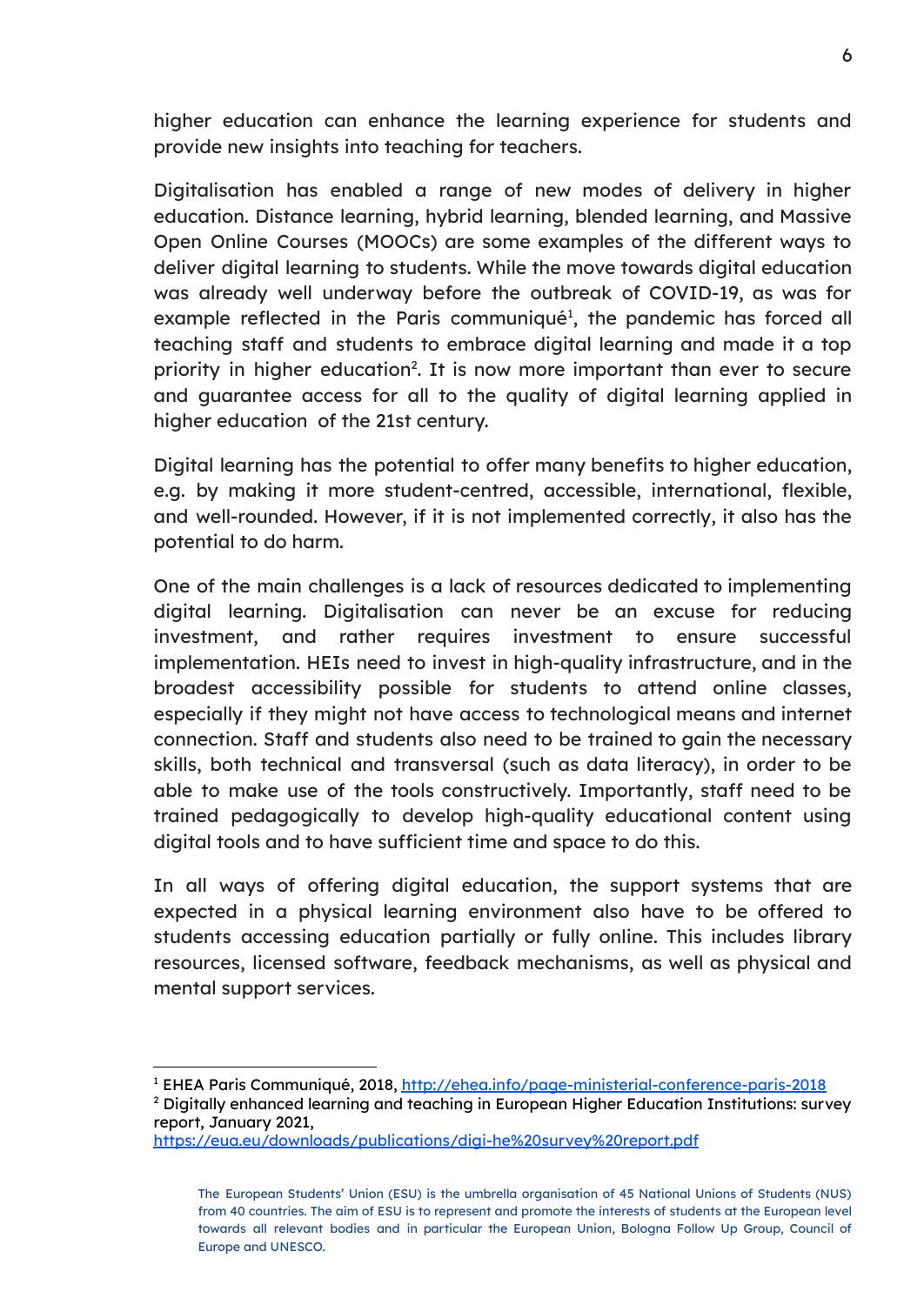In the classroom, it is imperative that the learning & teaching methods that are used simulate interaction, discussion and active participation of students, even if digital learning is used. In addition, in order for MOOCs and all digital education in general to fulfil their full potential, it is necessary to develop new pedagogical methods suitable for this medium, and not only use pedagogies which are being used in face to face education. Caution needs to be exercised to make sure that digitalisation does not lead to an excess of assessments and that ethical standards are followed when using proctoring systems.

Digital tools have also enabled more data to be collected and automatically analysed in education. Students have to remain owners of their data and their privacy has to be respected by design. Whenever data is used in educational processes, such as through learning analytics, including the help of Artificial Intelligence (AI), ethical standards have to be followed, ensuring all students are fully informed and avoiding third party profit of data. The use of data should never diminish the student-centred perspective, but rather has to enhance the quality and accessibility of education. Guidelines have to be established on the ethical and pedagogically supported use of data, and exchange of expertise and training of staff about using data has to be enabled.

Students should be involved in every step of the development of digital learning, including those students who are participating (fully) online. Crucially, institutions should evaluate the effects of digital learning as it has been implemented and hear the students' perspective when doing this. Quality Assurance processes should also be adapted and established in order to effectively assess the quality of digital learning, as we elaborate on further in the section Quality Assurance of Digital Learning.

Educational technology systems need to make sure that the needs of the students leading to high quality of learning are of primary concern, by assuring the students to provide their input, conducting the analysis on the implemented methods and assuring sustainable development of digital technologies in learning provision.

ESU published a Statement on Digitalisation<sup>3</sup> in 2019, which delves deeper into the topics described in this section.

<sup>3</sup> ESU Statement on Digitalisation:

https://www.esu-online.org/?policy=digitalisation-statement

The European Students' Union (ESU) is the umbrella organisation of 45 National Unions of Students (NUS) from 40 countries. The aim of ESU is to represent and promote the interests of students at the European level towards all relevant bodies and in particular the European Union, Bologna Follow Up Group, Council of Europe and UNESCO.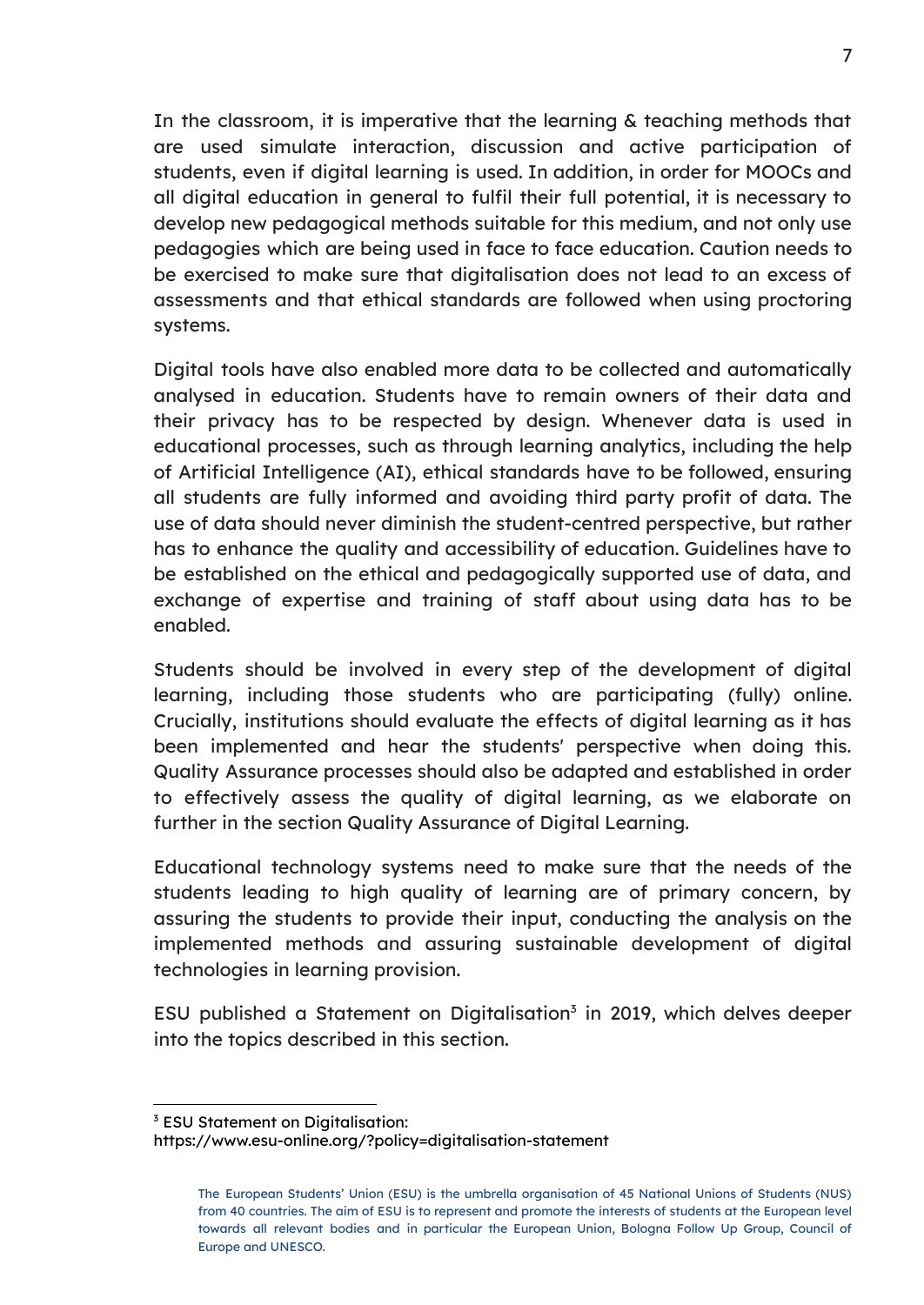### <span id="page-7-0"></span>**Life-long Learning & Flexible Learning Paths**

Acquiring knowledge at different points in our lives has come to focus for many. Individual and flexible learning pathways will help shape individual learning ways and adapt the learner to societal needs. Providing possibilities for learning at any point in our lives will be the key element of adapting to the 21st century workforce. Moreover, higher education institutions should provide counselling, guidance, mentoring and tracking to support students' access to, progression in and completion of students' education.

Flexible learning paths are the key for modern education. Short learning opportunities that compliment the education or work experience can be of great benefit to the life long learner. Obtaining micro-credentials<sup>4</sup> to enhance the learning experiences converted to formal learning methods can diversify the students' portfolio and their overall knowledge. Still, they should not actually become an additional burden for students' access or their financial situation, they should be quality assured and should lead to clear comparable learning outcomes that are compatible and recognised within full time programmes.

Lifelong learning continues to be instrumental when analysing the functions of higher education. As every year the average age of a student in the higher education system increases and the profile of an average student diversifies, it is of importance to recognize it and acknowledge the role that HE plays in lifelong learning execution.

# <span id="page-7-1"></span>**Research, Development and Innovation**

- Research and development must remain instrumental when developing higher education learning and teaching.
- Students need to have equal opportunities and rights to those of other participants in higher education.
- Students and young researchers must have the same intellectual property and publishing rights as all other members of the academic community.
- Strategic plans and allocation of resources should be aimed to sustainably boost the Research, Development and Innovation (RDI),

<sup>4</sup> ESU has adopted a statement on micro credentials at BM 80 (Spring 2021) where it is more elaborated on what opportunities can be seen for the learners in EHEA.

The European Students' Union (ESU) is the umbrella organisation of 45 National Unions of Students (NUS) from 40 countries. The aim of ESU is to represent and promote the interests of students at the European level towards all relevant bodies and in particular the European Union, Bologna Follow Up Group, Council of Europe and UNESCO.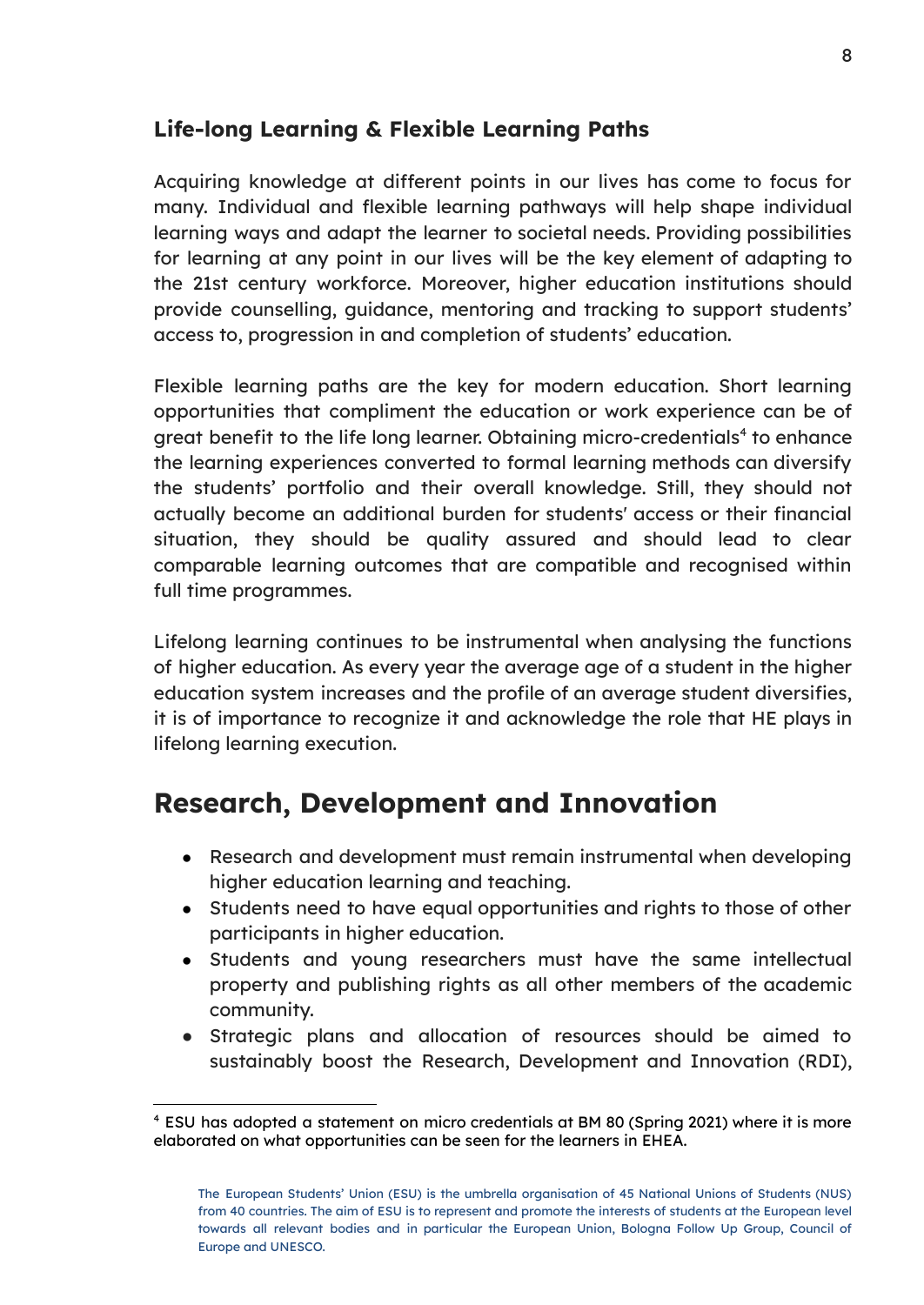and through that raise the quality of European RDI globally and support the countries classified as emerging and moderate innovators according to the RIS-Regional Innovation Scoreboard 5

### <span id="page-8-0"></span>**Research, Development and Innovation**

Third cycle qualifications, aside from the quality of the study programme, pay attention to the institutional or general research excellence as well. Ph.D. students need to have the right to participate in all the governing bodies of the research institutions they work and/or study at, and to contribute to the development of that institution as well. Those institutions that have collaboration agreements in place should nurture an open inter-institutional environment, in terms of data and knowledge sharing, mobility opportunities, automatic recognition, research excellence and Quality Assurance and enhancement.

The research mission of the European universities needs to nurture the complementarity of the quality of higher education and the quality of research, absent commodification, academic dishonesty and institutional competition (including rankings). However, it is important to stress that teaching and learning are the core of the universities' mission, therefore research done by HEIs should be used in enhancing the quality of teaching and learning. ESU supports the EU's Open Science policy<sup>6</sup>, in terms of both available sources of information and accessibility to it, and believes that all academic research should be considered a public good. All research and academic institutions should align the Open Science policy with their public responsibility values.

Scientific research must in no way be limited by the economic, political or social pressure and interference, and its only purpose should be sharing of reproducible, reliable and truthful research. The role of students in research must in no way be used for personal, financial gain. Students need to have equal access and rights as other researchers. For example, significant steps should be made for students to have an increased accessibility to international scientific databases.

6

<sup>5</sup>

https://ec.europa.eu/info/research-and-innovation/statistics/performance-indicators/regio nal-innovation-scoreboard\_en

https://ec.europa.eu/info/research-and-innovation/strategy/strategy-2020-2024/our-digital -future/open-science\_en

The European Students' Union (ESU) is the umbrella organisation of 45 National Unions of Students (NUS) from 40 countries. The aim of ESU is to represent and promote the interests of students at the European level towards all relevant bodies and in particular the European Union, Bologna Follow Up Group, Council of Europe and UNESCO.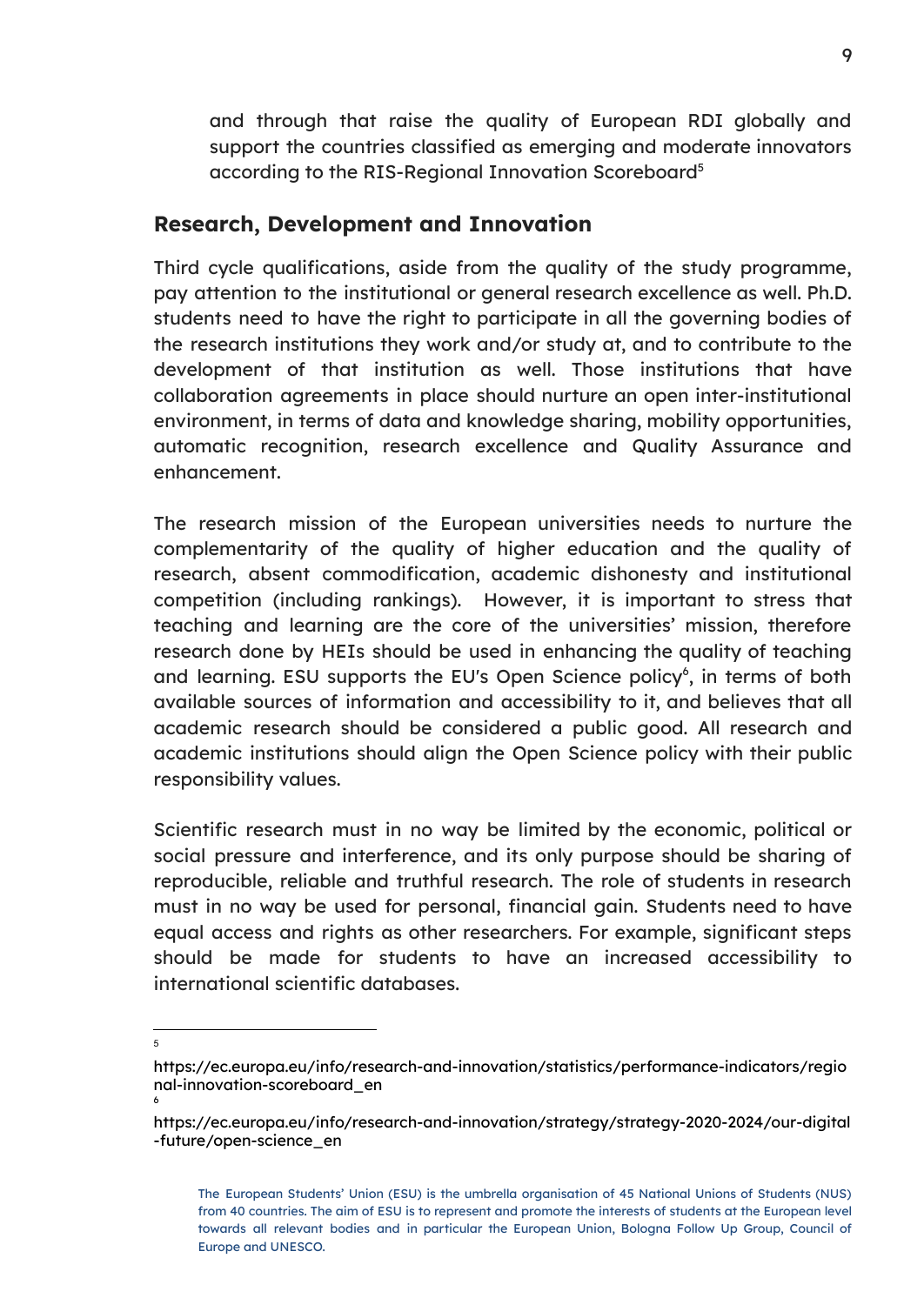Research should never be regarded as property. Ph.D. students employed at the institutions as the teaching staff, while studying to obtain a degree, must have the time and ability to work on their research within the set work-time, avoiding mental and physical strain, stress and negative impact on their work.

Innovation in higher education should be supported, not only through entrepreneurship programmes as Start-Ups, but through educational approach (protection of intellectual property, patenting products and services etc.) and financial support of the students.

### <span id="page-9-0"></span>**Intellectual property**

Every student needs to have a possibility to fully utilise their own intellectual potential, both inside and outside of the learning programmes, under the support of their Higher Education Institutions (HEIs) or other key stakeholders. Students' intellectual potential must not be limited by their HEI or the educational system they belong to, even in cases when the intellectual design does not correspond to their study field.

Students, during the course of their studies, should be able to learn about the guiding principles of academic integrity and about the normative framework governing academic production and protecting publishing rights.

Students` own intellectual property, understood as intangible and tangible, must never be claimed by the teaching staff or other HEI staff providing them with guidance and mentorship.

All students must have the same intellectual and publishing rights as all other members of the academic community on the national and international levels. They must never be forced or persuaded to give up their intellectual property rights (copyrights, theses, written work) to another party, regardless of the origin of the third party. Higher education should have systems in place to prevent such actions.

### **Proctoring software**

When addressing the tools for assuring academic integrity in higher education, they should never limit students' rights or freedom. ESU is against the use of any proctoring software that endangers students' rights,

The European Students' Union (ESU) is the umbrella organisation of 45 National Unions of Students (NUS) from 40 countries. The aim of ESU is to represent and promote the interests of students at the European level towards all relevant bodies and in particular the European Union, Bologna Follow Up Group, Council of Europe and UNESCO.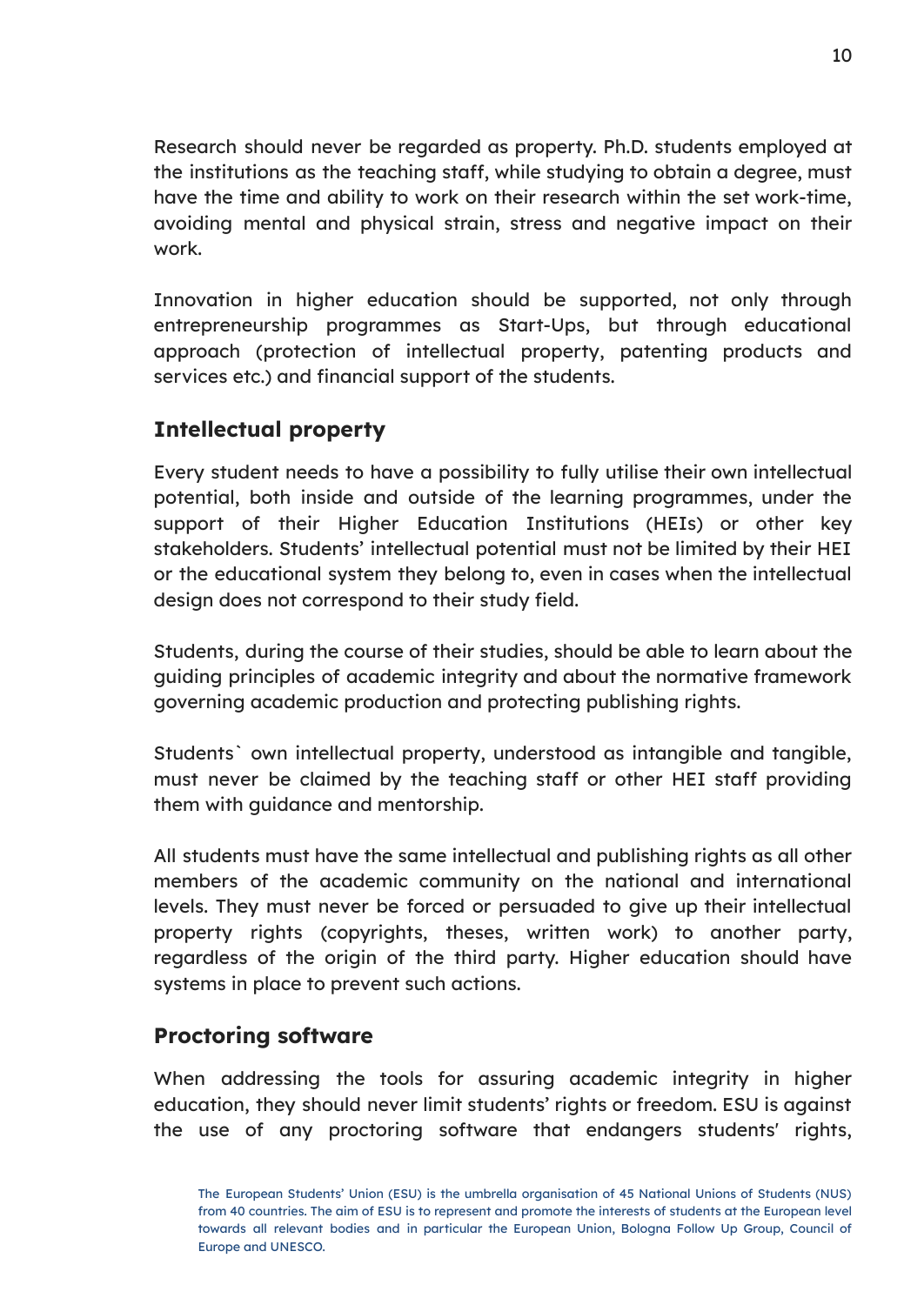specifically data protection and students' privacy. Proctoring software may pose great risks in terms of student data protection and privacy, even though its use is fairly simple and widespread, especially after the onset of the COVID-19 pandemic.

ESU believes that higher education institutions should, under no circumstances, enforce proctoring software to assure that the students adhere to academic integrity regulations as this can hinder the integrity of the learning process and the institution itself, especially in cases where students cannot choose whether they wish to be subjected to those tools. No student should ever be forced to use any digital tool that will use, store or track their behavioural patterns against their will. The only proper way to assure academic integrity not only in grading, but all aspects of learning and teaching, is a positive promotion and instilling those values in students throughout their education. ESU believes that the use of proctoring services can contribute to the stress and anxiety levels in students, as there have been many documented cases of proctoring-based discrimination against student minority groups.<sup>789</sup>

With the background of manifold arguments against the use of this software, its use should not always be justified. ESU believes that:

- 1. The proctoring software can never be mainstreamed in higher education and should only be used in specific situations where the needs outweigh the sacrifices, and the students agree on the use of such software;
- 2. Ethical standards need to be developed for the use of proctoring software in higher education;
- 3. The development of proctoring software has to take into account both the ethical standards and the privacy protection rights and issues.

# <span id="page-10-0"></span>**Bologna Tools**

- ESU continues to advocate for wider and effective adoption of Bologna Tools;
- ESU sees the European Credit Transfer and Accumulation System (ECTS) as a universal currency for higher education studies;

<sup>7</sup>https://hybridpedagogy.org/our-bodies-encoded-algorithmic-test-proctoring-in-higher-edu cation/

<sup>8</sup>https://www.baden-wuerttemberg.datenschutz.de/rechte-der-studierenden-muessen-auchbei-online- pruefungen-beachtet-werden/

<sup>9</sup>https://link.springer.com/article/10.1007/s10639-021-10458-7

The European Students' Union (ESU) is the umbrella organisation of 45 National Unions of Students (NUS) from 40 countries. The aim of ESU is to represent and promote the interests of students at the European level towards all relevant bodies and in particular the European Union, Bologna Follow Up Group, Council of Europe and UNESCO.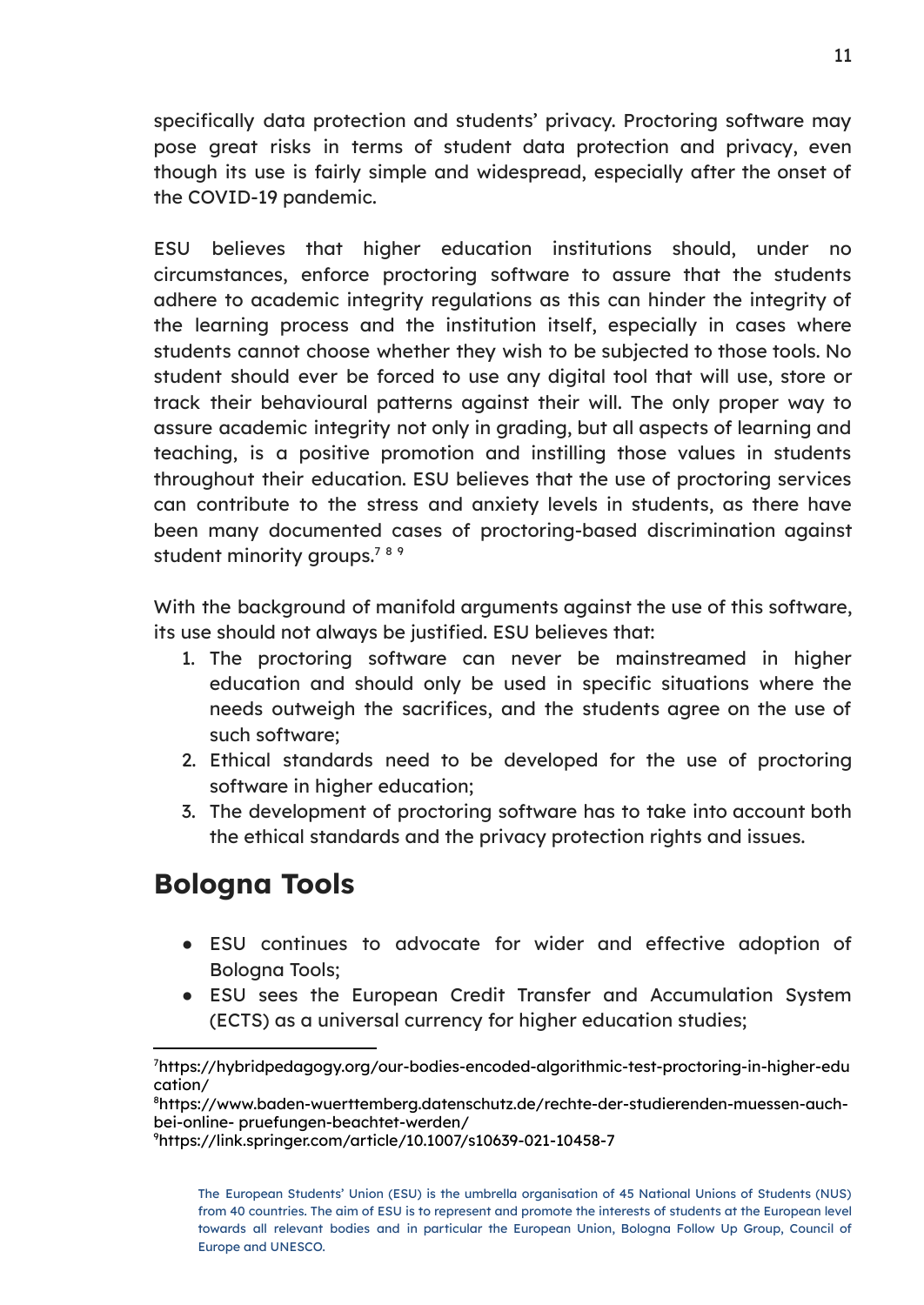● ESU continues to advocate for use of the ECTS as transparent system allowing learners to measure their workload and transfer and validate the learning outcomes, also in the scope of emerging developments in the area of short learning opportunities and micro-credentials

### <span id="page-11-0"></span>**Qualifications Frameworks**

The use of Qualifications Frameworks throughout Europe implies that the coherence is vital. National qualifications frameworks need to be in line with the EHEA Qualification framework (QF-EHEA) and the European Qualification Framework (EQF-LLL). This coherence must not reduce the diversity and pluralism of disciplines and delivery. Qualifications frameworks as such must not be static but rather continuously adjusted and improved.

### <span id="page-11-1"></span>**European Credit Transfer and Accumulation System**

ECTS is widely used across European countries, albeit not implemented properly everywhere<sup>10</sup>. However, ESU still continues to advocate for the adoption of the ECTS system in formal, non-formal and informal education provision. This is to say that not only can formal subjects be converted to ECTS points but also other study-related activities. ECTS for non-formal and informal education should always be based on learning outcomes.

Credit systems can be beneficial for achieving more transparency and compatibility between different educational structures. Taking the students' workload and learning outcomes as the basis of credit allocation is also essential for implementing the SCL approach. Currently, credit allocation is often based solely on teaching input or other components, while the actual workload necessary to successfully complete part of a study programme is often neglected.

Students' workload should be based on the investment of their time in the entire learning process, including non-contact hours. This means that all activities have to be taken into account; not only the time students spend in lectures or seminars, but also the time students need for individual learning and preparation for examination(s), and any other kind of activities which assist them in successfully achieving the intended learning outcomes.

<sup>&</sup>lt;sup>10</sup> https://www.esu-online.org/publications/bologna-student-eyes-2018-2/

The European Students' Union (ESU) is the umbrella organisation of 45 National Unions of Students (NUS) from 40 countries. The aim of ESU is to represent and promote the interests of students at the European level towards all relevant bodies and in particular the European Union, Bologna Follow Up Group, Council of Europe and UNESCO.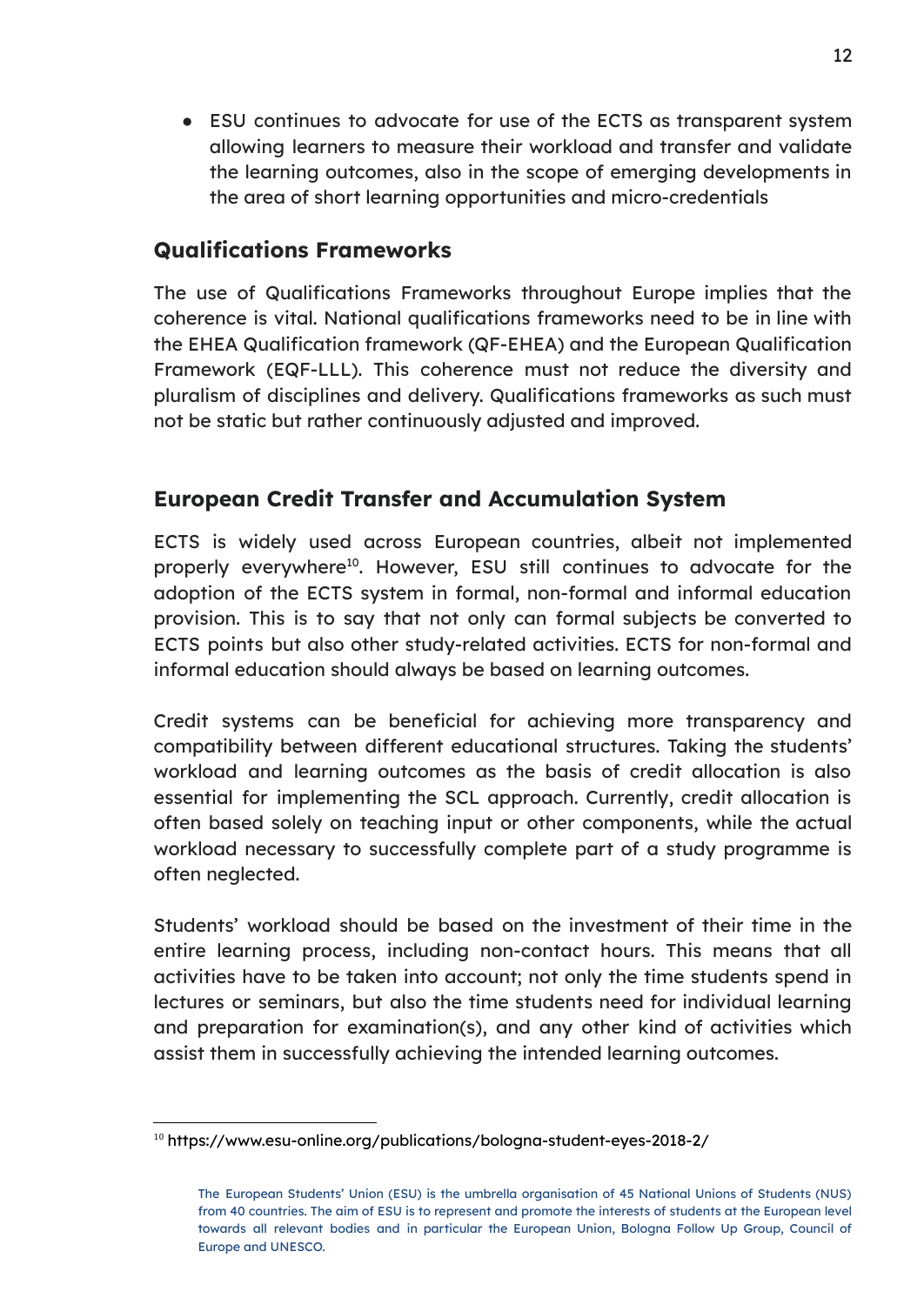ESU sees ECTS as a universal currency for higher education studies that makes it easier to transfer studies in the international sphere and for employers to understand their qualifications based on learning outcomes. Higher Education systems and institutions should make continuous efforts to implement the ECTS system according to the ECTS users' guide for all study programmes and their integral parts, for example internships integrated in the study programmes. The update of the guide should be considered when the new learning opportunities, such as micro-credentials and shorter learning opportunities, will be implemented into the ECTS system.

### <span id="page-12-0"></span>**Recognition, Diploma Supplement and Digital Credentials**

The field of recognition we know today has grown substantially over the last years. According to the Standards and Guidelines for Quality Assurance in the European Higher Education Area ( $ESGs<sup>11</sup>$ ) point 1.4., fair recognition of prior learning, study periods and obtained qualifications is essential to assure the progress of students and young professionals. Learning and qualifications can be classified as formal, non-formal and informal, and all of them should hold a value within the academic community and students` personal study portfolios.

Fair recognition procedures should follow the principles of the Lisbon Recognition Convention<sup>12</sup>, as should they rely on the European Qualifications Network, with whom the National Qualifications Networks need to align. All recognition procedures must be rid of the political influence and interinstitutional distrust and should be accessible to all students wishing to either continue their education in a certain country, or to enter the labour market with an obtained qualification from another country. Special attention should be paid to the accessibility of the recognition procedures to the disadvantaged groups, as well general accessibility and transparency of information provision. Recognition of prior learning is an important step towards eliminating obstacles forrefugees and asylum seekers to access formal education.

Automatic recognition is strongly encouraged in cases in which stakeholders have in place bilateral or multilateral agreements, and even more so between all stakeholders participating in the formation and implementation of study programs leading to joint degrees. Students should not suffer from the

<sup>11</sup> [https://www.enqa.eu/wp-content/uploads/2015/11/ESG\\_2015.pdf](https://www.enqa.eu/wp-content/uploads/2015/11/ESG_2015.pdf)

<sup>12</sup> <https://rm.coe.int/168007f2c7>

The European Students' Union (ESU) is the umbrella organisation of 45 National Unions of Students (NUS) from 40 countries. The aim of ESU is to represent and promote the interests of students at the European level towards all relevant bodies and in particular the European Union, Bologna Follow Up Group, Council of Europe and UNESCO.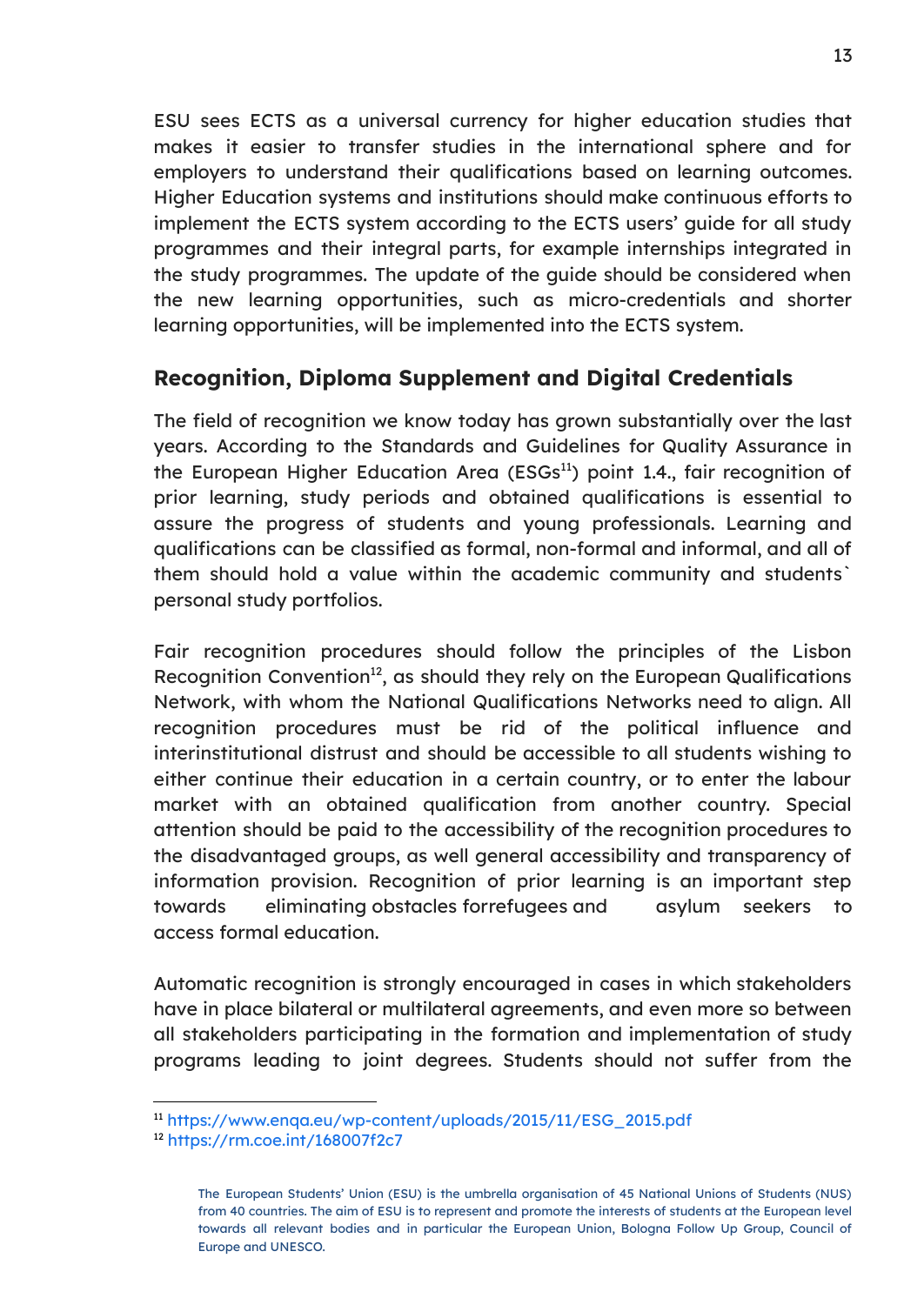consequences of lengthy recognition procedures in any way that would cause harm toward the goal for which the recognition is requested. Achieving cross-border recognition is evermore important in the continuously increasingly internationalising world.

All students need to have the right to receive proper documentation on their qualifications and title obtained, together with the learning outcomes, content and the level of studies, as well as obtained competencies outside of their study programme.

Many different tools can be used to foster fair recognition. One such tool is the Diploma Supplement that needs to be available to all students free of charge and should be standardized at the institutional level. Diploma Supplements must be issued both in the study language of the curriculum and in a widely used European language. This certification should be mandatory and automatically issued upon graduation, always free of charge and following a standardised model. Education Institutions should have the obligation to outline relevant extracurricular activities in the diploma supplement, through transparent and coherent procedures. We support the efforts to digitalise the process of issuing diplomas and the DiplomaSupplements (e.g. promote the use of European Digital Credentials for Learning ;Europass database), which will enable data transfer that can be further used for recognition purposes.

The achieved learning outcomes must also be clearly stated in these documents. This also includes situations in which more credits and/or learning outcomes have been accumulated than the minimum requirement for obtaining a degree. Qualifications should be recognized through other forms of recognition too, such as digital certificates, badges, micro-credentials, recommendations, as well as be validated by the additional ECTS points.

### <span id="page-13-0"></span>**DEQAR**

DEQAR is the Database of External Quality Assurance Results on activities performed by EQAR-registered Quality Assurance agencies<sup>13</sup>. In recent years the database developed its scope significantly. ESU, being closely cooperating with EQAR supports and foresees the use of DEQAR through the interoperability with other relevant databases containing information on

<sup>13</sup> https://www.eqar.eu/qa-results/search/by-institution/

The European Students' Union (ESU) is the umbrella organisation of 45 National Unions of Students (NUS) from 40 countries. The aim of ESU is to represent and promote the interests of students at the European level towards all relevant bodies and in particular the European Union, Bologna Follow Up Group, Council of Europe and UNESCO.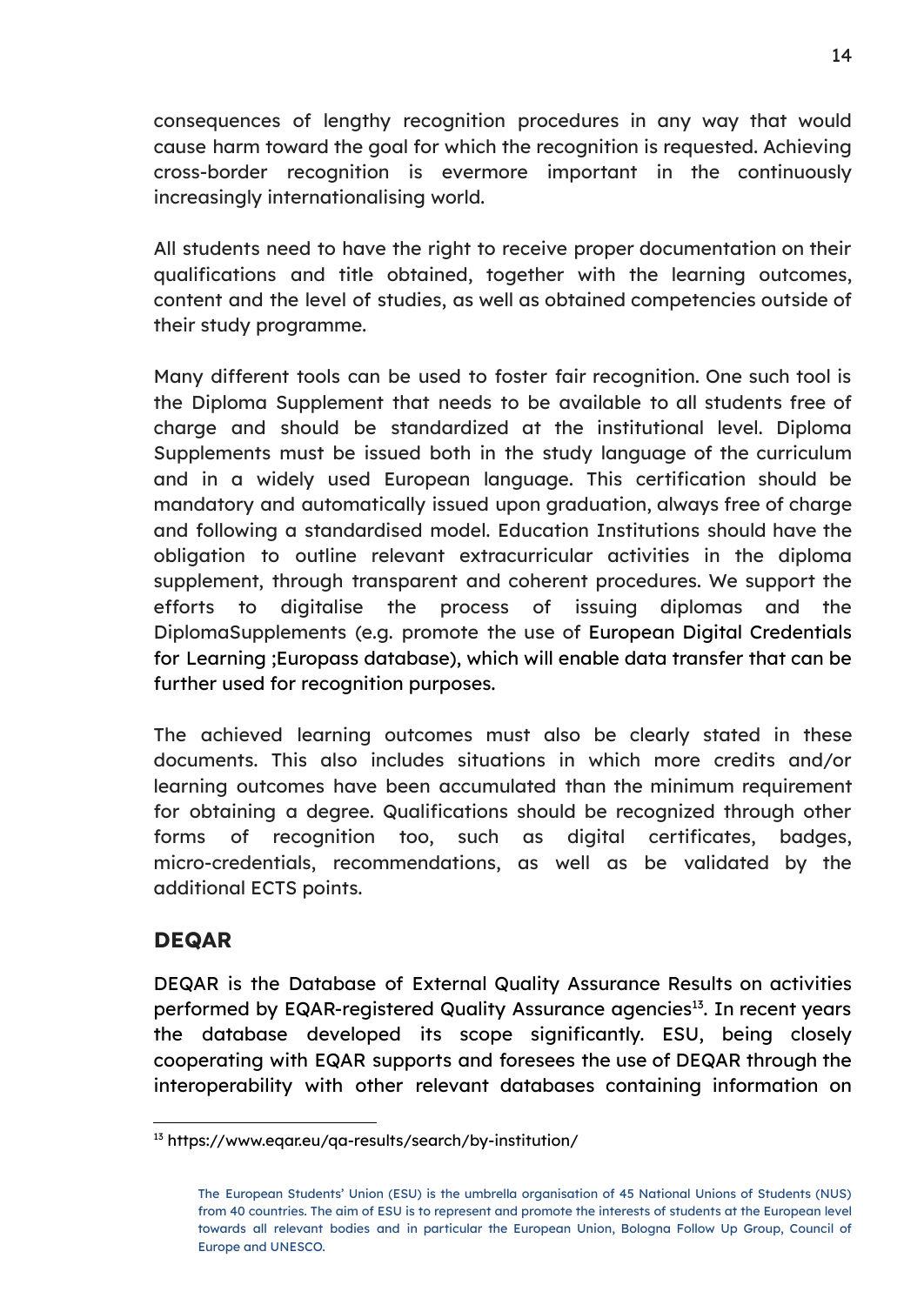accredited institutions and professions, as a link between the database and European Digital Credentials for Learning (Europass database), which will enable transfer of data, that can be further used for verification of those.

Moreover, we see the use of DEQAR as a tool to support ESU's student experts, and other student experts in Quality Assurance, through policy analysis, by broadening the knowledge of ESU's representatives in their work. Additionally, we support research and development of measures to foster student involvement based on the analysis of information available in DEQAR database. EQAR should continue to work together with ESU on promoting the database and its use within the European Higher Education Area (EHEA).

# **Quality Assurance and Tools for Achieving Quality**

- The SCL standard is of the utmost importance, and countries across the EHEA should strive for full transformation of the national provisions to execute this standard in practice while carrying out the reviews with full and meaningful engagement of students.
- ESU stands for full implementation of ESGs 2015 and stresses the need for the revision of the existing ESGs and their update, as higher education develops into new directions

### <span id="page-14-0"></span>**Quality Assurance**

Quality Assurance systems and procedures should focus on how HEIs support and promote students' achievement of intended learning outcomes through teaching and learning and assessment methodologies, as well as the admission of students, progress and completion, ensuring their learning experience remains at the forefront of institutional missions.

Quality Assurance should have multiple purposes. Primarily among them is the enhancement of quality in the learning-process, including study programmes, learning opportunities and facilities available for students; creating and promoting a quality culture within HEIs; staff development;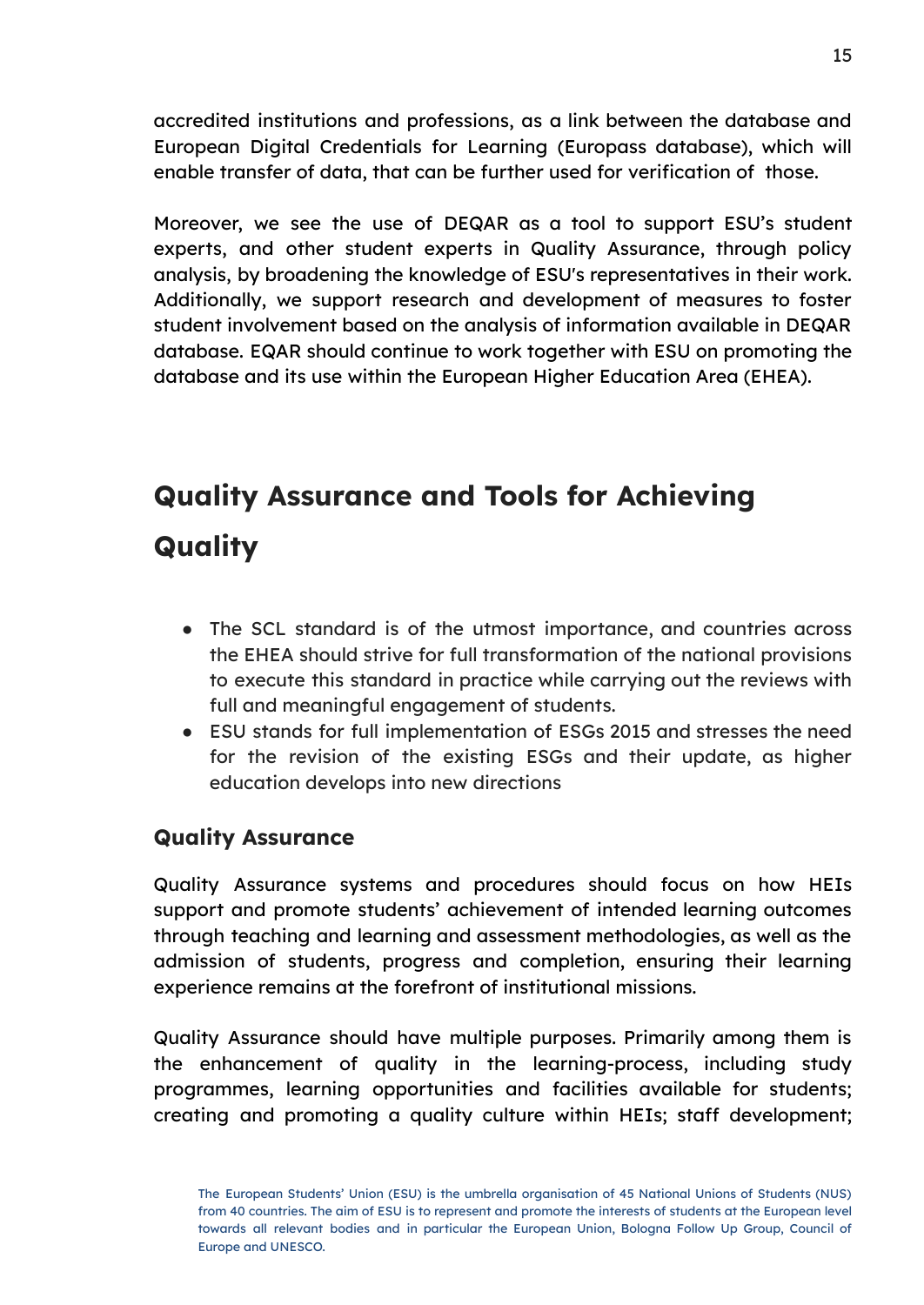increasing mutual trust between actors in higher education; enabling reciprocal recognition; empowering students' participation in the decision making process, facilitating comparability of qualifications and addressing the aspect of social dimension of higher education. Moreover, as a logical consequence of institutional autonomy and the notion of higher education as a public responsibility, Quality Assurance should also intend to hold HEIs accountable. At the same time it should provide relevant information about their activities and performance to students, external stakeholders and society at large.

Change-leading Quality Assurance should be implemented with a holistic approach for improving the quality of higher education according to the needs of the students. These processes should be fit for purpose, as little bureaucratic as possible and have concrete outcomes leading to real change and improvement.

It is key for ESU that HEIs and Quality Assurance agencies close the feedback cycle, providing public information about the main outcomes and actions taken as a consequence of the Quality Assurance activities. Quality Assurance reports should contain the most relevant information, especially for students, and they should be clear and accessible. Those reports should be accompanied by a clear and accessible summary that contains the most relevant information for students.

Students must be involved in all Quality Assurance processes, boards and committees, as one of the key stakeholders, to reflect on the matters of their interest toward quality enhancement. Students must be given an opportunity to provide an invaluable feedback on the learning process that serves as a basis for Quality Assurance, and should have the opportunity to raise their concerns and propose changes on the institutional and programme level.

### **Internal Quality Assurance**

ESU believes that HEIs hold the primary responsibility for the quality of their education provision, for assuring the quality of their activities through sound internal Quality Assurance systems and to take opportunities for continuous improvement. Key activities of these systems should include monitoring and evaluating activities of all education delivery, including the study programmes and their design, student support services, and wellbeing. This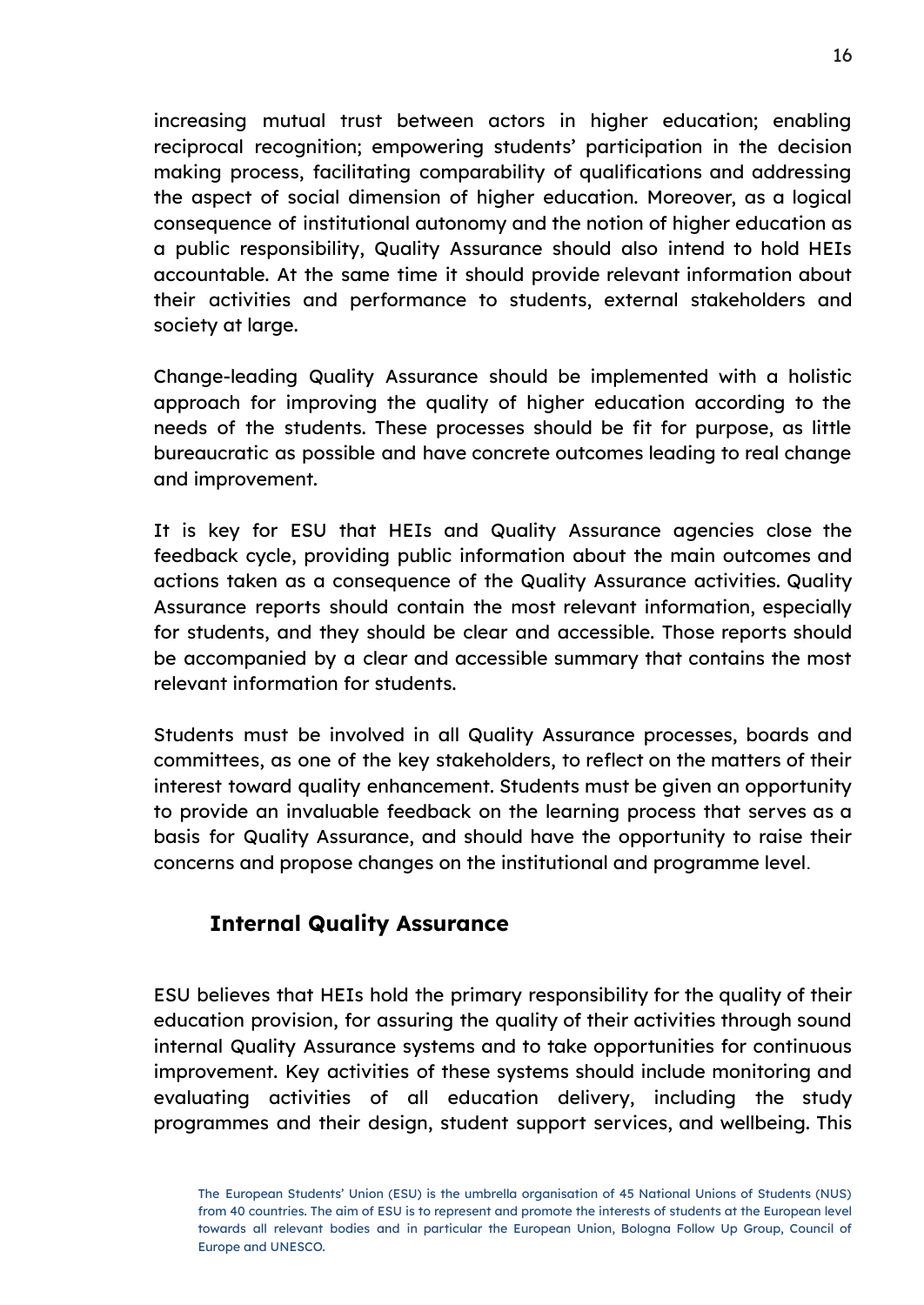should lead to an action plan with clear aims in which implementation can be tracked. Students have to be in the centre of internal Quality Assurance, and their comfort and safe space should be assured, regardless of their background and status. The system has to perform permanently and its evaluation should be cyclical. The internal Quality Assurance has to aim toward building the quality culture and should result in constant improvement of learning and teaching at an institution.

As full members of the academic community and competent stakeholders, students should be fully involved in defining the Quality Assurance policy of the institutions and its internal system. Evaluation of teaching activities is an important part in the internal Quality Assurance evaluation system and provides a real opportunity for each student to evaluate their education, as well as affect the education for future students. HEIsshould create a feedback culture, and should openly and transparently deliver to students the results of their assessments, as well as the information on the improvements introduced based on the students' feedback. Equally as important as ensuring student involvement in the assessment bodies is ensuring good intelligence of the feedback tools by using a mix of several instruments, such as student questionnaires, focus groups, suggestions boxes, complaint procedures, etc.

Such activities support the development of a quality culture that is embraced by all, from students and academic staff to institutional leadership and management. Quality culture can be seen as the capacity of the internal stakeholders to develop Quality Assurance implicitly in the day-to-day work of the institution, ingraining Quality Assurance and enhancement.

Recent graduates, who already had the opportunity to use learning outcomes in real life, should play a consultative role in the process of constant improvement of curricula. Their opinions should be collected by institutions and used as a standard basic tool to make the programs adjusted to the real needs of continuation of education, participation in civic society or in the labour market. However, we must be vary of the differences between the graduates as participants in the labour market, and the role of higher education, which must never be commodified, yet updated and relevant.

Internal Quality Assurance systems should be aligned with HEIs' mission and strategic priorities and act as an integral part of the managerial structures of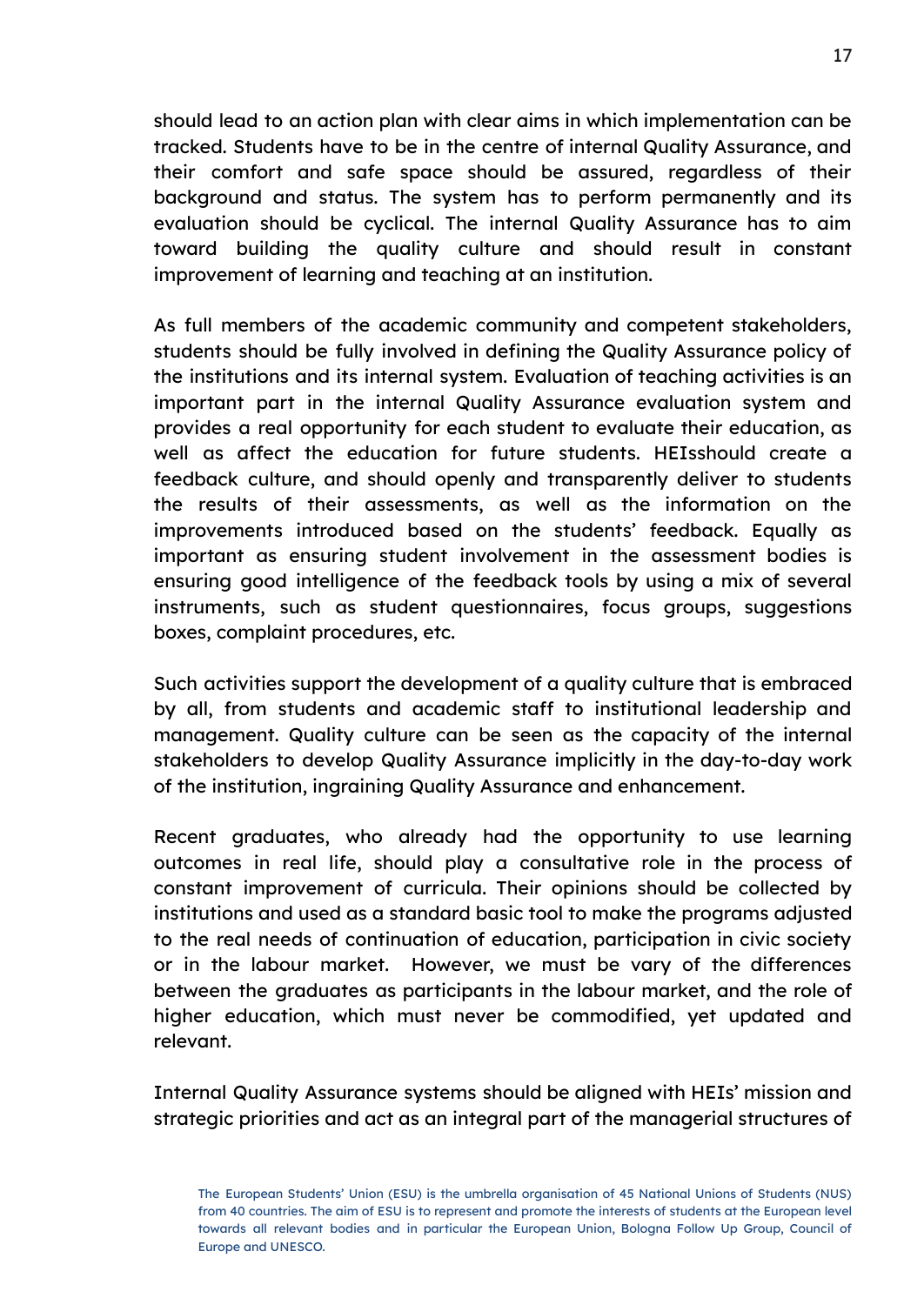HEIs. ESU also emphasises that while Quality Assurance bodies are a supportive structure within the HEIs, they can neither replace governance bodies and student participation within these bodies, nor undertake their responsibilities

### **External Quality Assurance**

ESU believes that internal Quality Assurance systems should be supported and complemented by external Quality Assurance activities. Independent Quality Assurance bodies and agencies should carry these activities out through peer review evaluation, where students are also fully involved and have equal positions (in terms of decision making power, compensation and working conditions) in review panels as other members. HEIs should be willing to undertake external Quality Assurance activities to support and enhance their internal systems and their education provision.

The external Quality Assurance systems should focus on a combination of institutional evaluation and programme accreditation, where the latter might operate in a more flexible way if institutions are able to demonstrate the effectiveness of their own internal Quality Assurance.

External Quality Assurance should be provided by public institutions. It must be publicly funded and should not work in a profit-oriented manner and should not stand in competition to each other. External Quality Assurance bodies or agencies should have an autonomous responsibility for their operations, and the conclusions and recommendations made in their reports must not be influenced by third parties' political agendas.

ESU demands student representation in the relevant governing and decision-making bodies of the Quality Assurance agencies. National governments are also responsible in setting up the frameworks for Quality Assurance in cooperation with students and other relevant stakeholders. Student unions should also be enabled to take responsibility for recruitment, selection and training of the national students' QA experts in cooperation with the agency.

When considering Quality Assurance at an inter-institutional level, no standard Quality Assurance practice should be disregarded and following the

The European Students' Union (ESU) is the umbrella organisation of 45 National Unions of Students (NUS) from 40 countries. The aim of ESU is to represent and promote the interests of students at the European level towards all relevant bodies and in particular the European Union, Bologna Follow Up Group, Council of Europe and UNESCO.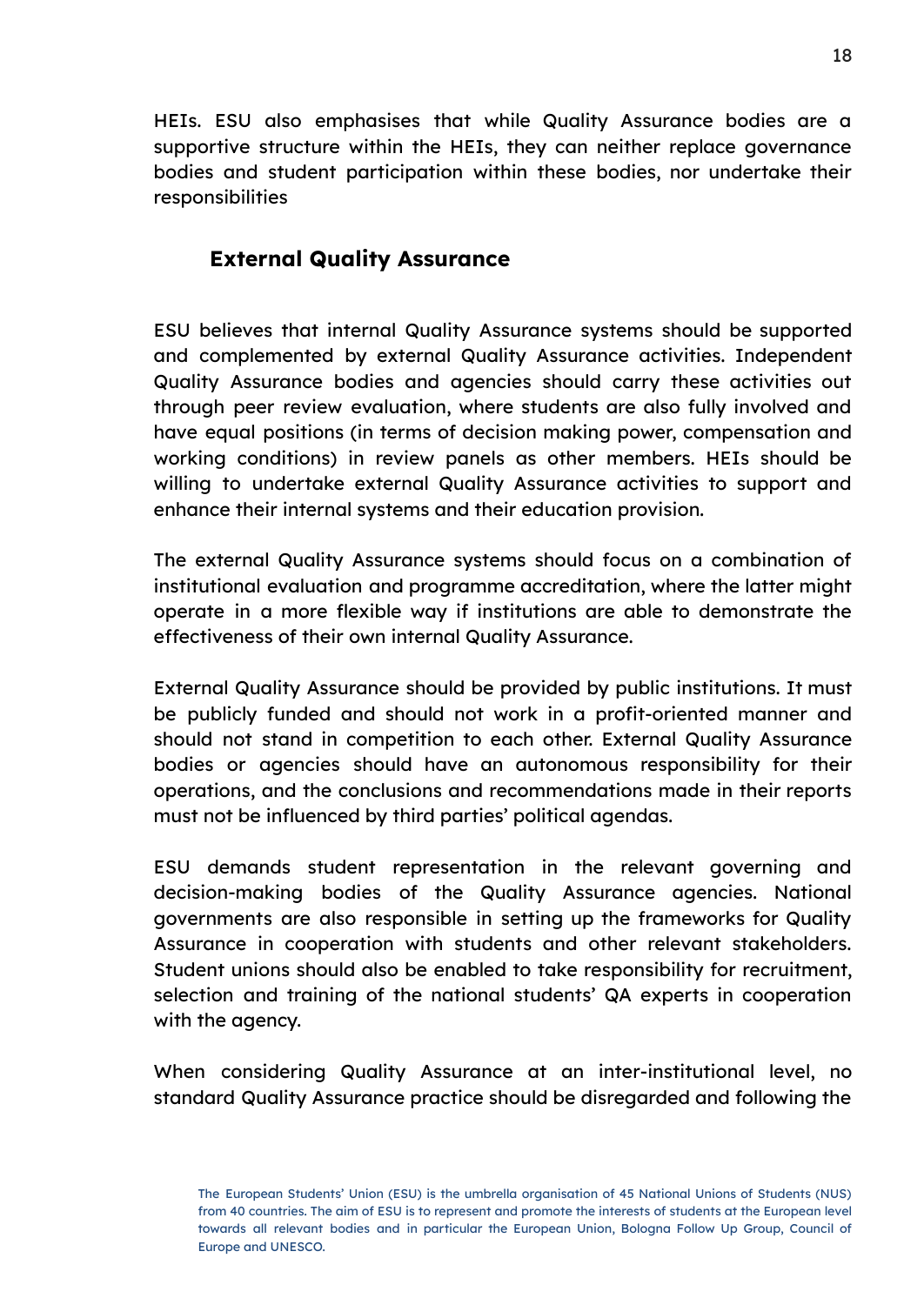set ESGs shall assure the needed agreed minimal standards the institutions must comply with to assure their quality.

### <span id="page-18-0"></span>**Quality Assurance of Digital Learning**

Quality should be a priority in the design, monitoring and evaluation of any digital learning activities. Quality Assurance procedures are in many cases not yet sufficiently adapted to digital learning provisions. For the different types of digital education, including blended, hybrid, and distance learning, as well as MOOCs and short online courses, either existing Quality Assurance procedures need to be adapted or new procedures have to be created. As a part of this, anyone who has a role in these procedures, such as panel members, has to be specifically trained to be able to assess digital components. Material offered partly or fully by private companies also needs to be subjected to those quality standards.

QA procedures for digital learning need to follow the same principles as existing Quality Assurance procedures. These include SCL, ongoing monitoring of Learning & Teaching processes, and closed feedback loops. Student participation in Quality Assurance procedures and in the development and quality enhancement of digital learning is also essential. This encompasses much more than students' assessments. Also, students with different profiles need to be heard, including those students participating partially or fully online.

An important aspect when evaluating digital learning is whether the digital infrastructure that supports the learning environment is of sufficient quality. It is also crucial that all of the digital learning environment is fully accessible for all students. Finally, special attention needs to be paid to assessment in digital learning and making sure that the methods used for assessment are appropriate for the intended learning outcomes, are accessible for all students, and follow ethical standards.

A common initiative should be developed within the EHEA for ensuring and enhancing the quality of this type of education provision, and the recognition of the achieved learning outcomes.

### <span id="page-18-1"></span>**Quality Assurance of joint degrees**

Students studying to obtain a joint degree need to be prioritized over the institutional benefits to provide such programmes. They should benefit from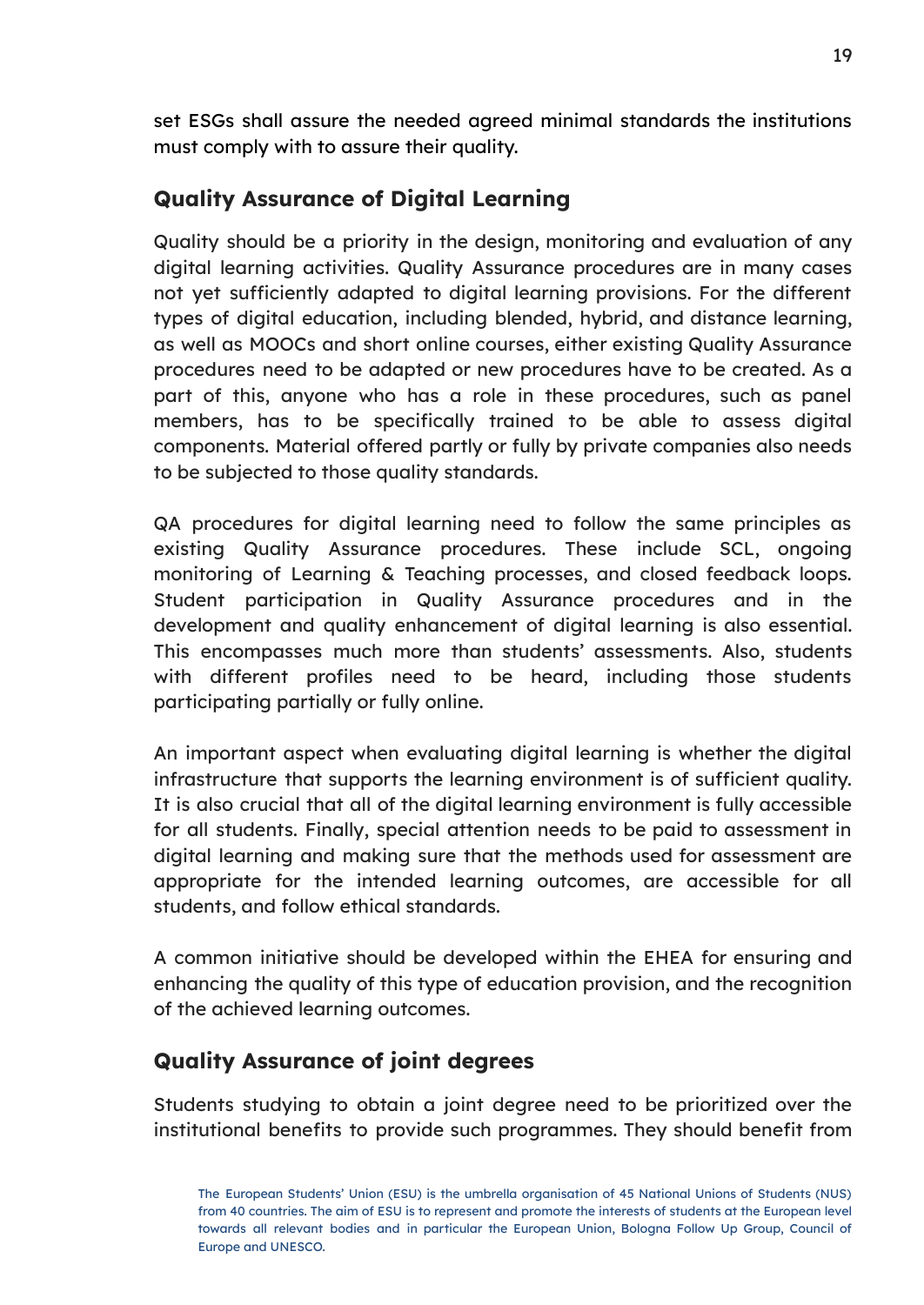the same facilities, services, rights and responsibilities at all institutions providing the joint degree, and must not differ in their advantages with the other students studying uninterrupted at the same institution involved in a joint-degree programme.

As mentioned in the outcomes of the EUniQ project<sup>14</sup>, the purpose of joint degrees must be flexible joint provision, however it should be stressed that the physical provision should be valued highly above the virtual provision, and should account for the majority of the planned programme. Instead of the advocacy on the trust-based and enhancement-led approach, these should be the grounds for the establishment of joint degrees, leading to automatic recognition of the obtained degree. The lack of the harmonization of the approaches to joint degrees, from national laws and regulations to the accreditation systems must be mitigated to assure the complete functionality of the individual programmes.

Different economic, social and educational factors between countries/ cities in which the HEIs operate must be considered when offering joint degree programmes, and students should receive any support they might require to overcome these differences. Additionally, students working during studying at the joint-degree institutions could suffer economic consequences of their studies and should be supported in order to avoid/ overcome them.

When assessing the quality of joint degrees, the quality of the facilities, as well as access to information and services can be hard to determine. ESU believes that, in order to have fully functional joint-degree programmes, several factors must be accomplished:

- All ESGs must be satisfied by all individual joint-degree institutions;
- All institutions must provide students with full access to the libraries, study materials and other necessary resources;
- The success of the individual's graduation must not be limited by any factors of the programme organization;
- All information on the joint-degree studies must be available to students at all joint-degree institutions;
- All joint-degree institutions must set in place automatic recognition procedures for their students or they should be the co-issuers of the

 $14$ 

http://www.ehea.info/Upload/TPG\_C\_QA\_HR\_UA\_3\_State\_of\_play\_of\_EUniQ\_project.pdf

The European Students' Union (ESU) is the umbrella organisation of 45 National Unions of Students (NUS) from 40 countries. The aim of ESU is to represent and promote the interests of students at the European level towards all relevant bodies and in particular the European Union, Bologna Follow Up Group, Council of Europe and UNESCO.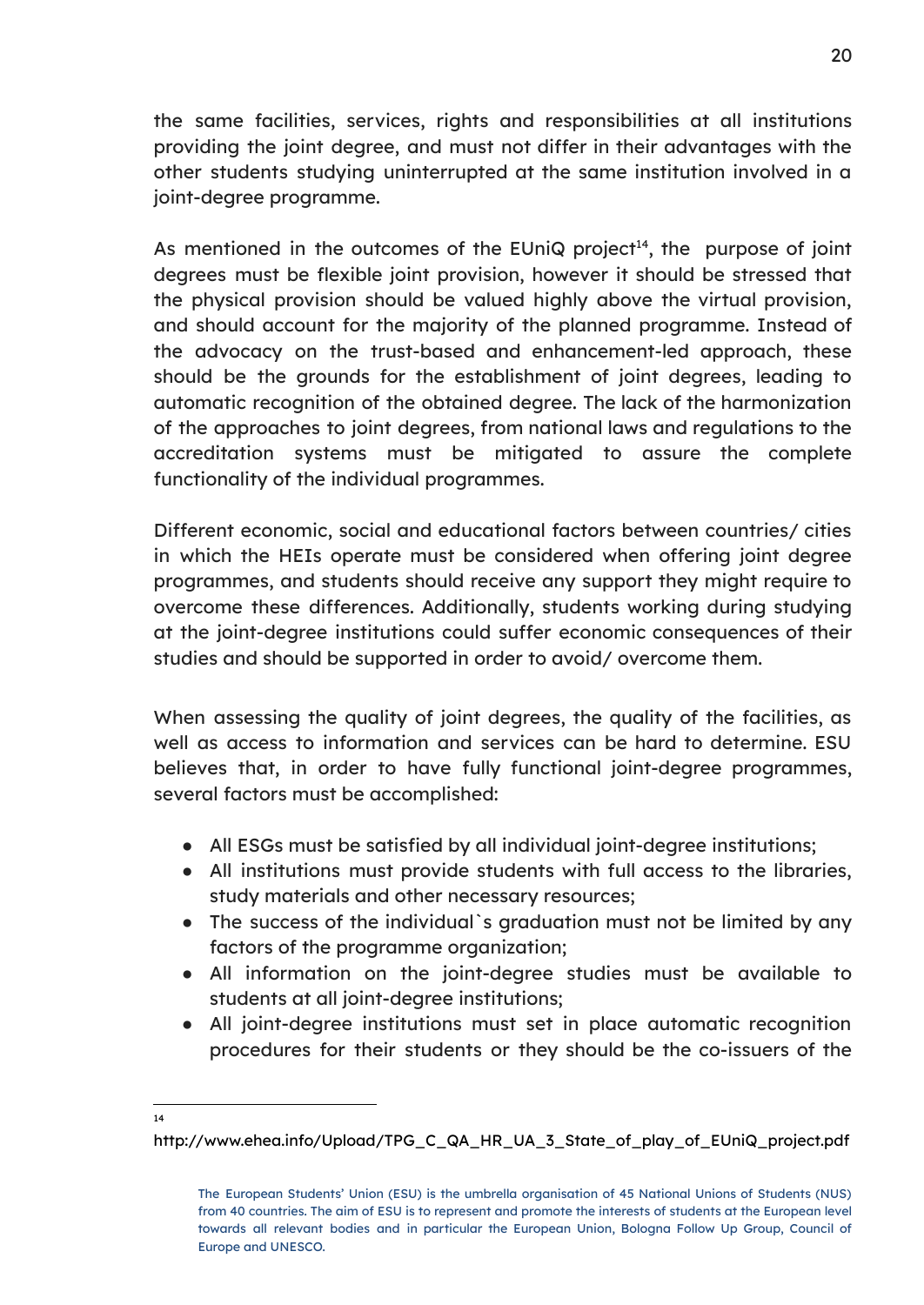degree to assure equal opportunities for students of joint-degree programmes as those under the regular programmes benefit from.

### <span id="page-20-0"></span>**European Standards & Guidelines**

The Standards and Guidelines for Quality Assurance in the European Higher Education Area (ESGs) should reflect all of the current stands. Internal Quality Assurance within HEIs, external Quality Assurance of higher education, Quality Assurance agencies and national Quality Assurance frameworks should comply with and work according to the ESGs.

However, even though ESGs present the minimal standards institutions and programmes must satisfy, we have to be aware of the ever changing learning environment and adapt ESGs to fit the needs and expectations of students, including covering all European programmes that fulfil those needs and expectations. This particularly concerns joint programmes, virtual learning etc.

It is the responsibility of the institutions and Quality Assurance agencies to ensure the implementation of the ESGs, and governments should create the framework to support the full implementation of the ESGs. Taking into account the latest revision of the ESGs in 2015, and being aware that we are going towards their new adaptation, it is of the utmost importance to support the stakeholder collaboration. The student-centred learning standard is of utmost importance, and countries across the EHEA should strive for full transformation of the national provisions to execute this standard in practice while carrying out the reviews with full and meaningful engagement of students.

In addition, ESGs should, in their new revision, raise the focus on the social dimension aspect of education, making sure that the conditions present so far in the ESGs are met, yet that they are readily accessible to participants (students, teaching staff…) from all backgrounds.

### <span id="page-20-1"></span>**European Qualifications Assurance Register**

The European Quality Assurance Register for Higher Education (EQAR)<sup>15</sup> should be keeping its role in the EHEA as a trust-building entity, which

<sup>15</sup> https://www.eqar.eu/

The European Students' Union (ESU) is the umbrella organisation of 45 National Unions of Students (NUS) from 40 countries. The aim of ESU is to represent and promote the interests of students at the European level towards all relevant bodies and in particular the European Union, Bologna Follow Up Group, Council of Europe and UNESCO.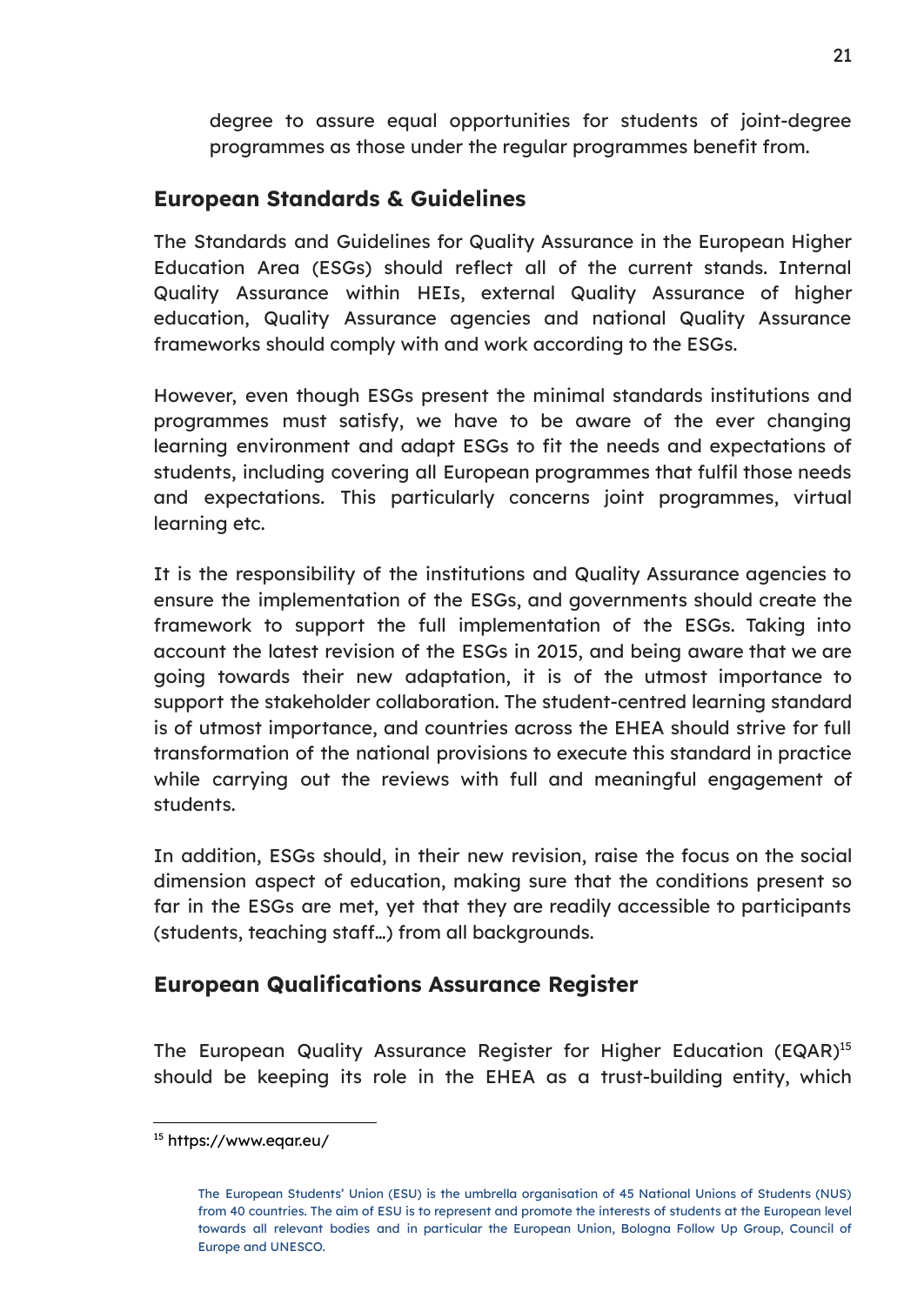registers Quality Assurance agencies that work in compliance with the ESGs. As one of the founding members of EQAR, ESU would welcome the empowerment of EQAR, and thus invites Quality Assurance agencies to apply for their registration within it, as well as national governments to recognise through national legislation and uphold those registered Quality Assurance agencies and their decisions, while respecting the national Quality Assurance frameworks.

ESU would like EQAR to focus more directly on students and prospective students as one group of users, through providing an information tool offering support for study choice and promoting similar initiatives on the national level. EQAR should achieve this by attracting end-users directly to its resources or in cooperation with larger scale projects in which EQAR could play a key role in building trust through transparency.

Due to the rapid development of the sector of private education providers the upcoming years ESU foresees a strong need for establishing the system which will allow for a widely-trusted tool for verification of the education providers not only within the HE sector but beyond.

### <span id="page-21-0"></span>**Students as stakeholders in quality education**

According to the Bologna With Student Eyes 2020 Publication<sup>16</sup>, it is clear that the students are predominantly involved both in internal and external QA processes, however their roles vary, as well as the importance of their engagement. ESU firmly believes that the QA processes must involve students as equal members of the panels, to assure the students` perspective on the institutional/ programme development and conditions, as they first-hand experience its impact. Additionally, students offer a unique perspective that cannot be replaced by other members of the panel.

Equally important is to validate the work and effort students are putting into learning about specific review processes, preparing for the panel and their participation, by assuring equal payment for them, as for the other panel members.

Constant investment into building and maintaining students' pools of experts needs to be provided, not only by the student organizations, but by the QA

<sup>16</sup> https://www.esu-online.org/publications/bologna-student-eyes-2018-2/

The European Students' Union (ESU) is the umbrella organisation of 45 National Unions of Students (NUS) from 40 countries. The aim of ESU is to represent and promote the interests of students at the European level towards all relevant bodies and in particular the European Union, Bologna Follow Up Group, Council of Europe and UNESCO.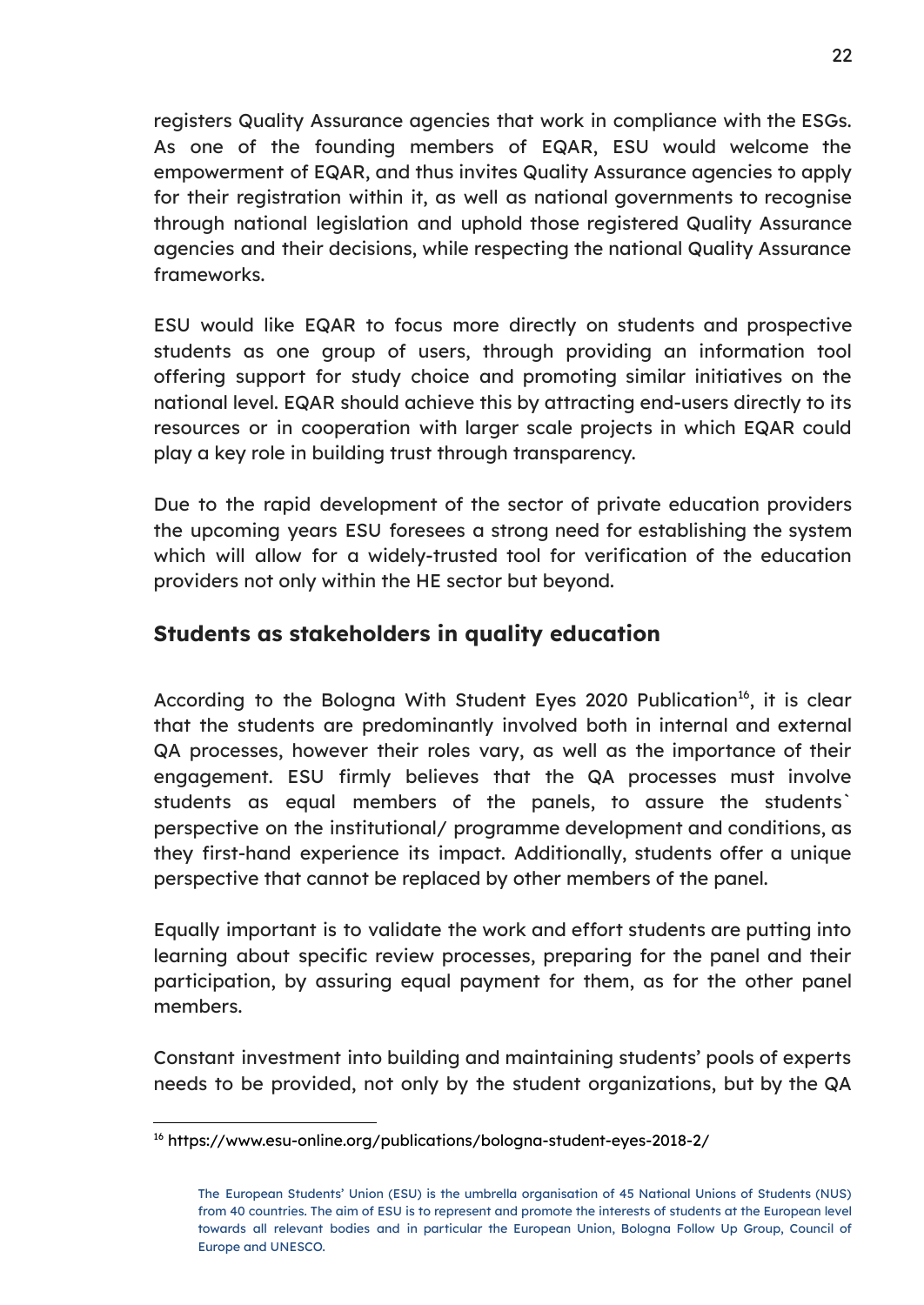bodies and institutions as well. Students' short stay at HEIs, considered in relation to other QA experts, should not be used as an excuse to not invest time and effort into forming them into QA experts. Their participation in student expert pools can play a crucial role in the preparation of independent student experts, promotion of peer-learning, cooperation and collaboration with other student experts and having a role in training new student experts. Only when QA systems function equally at all expert levels, can we claim that the QA system is itself quality assured.

Student expert pools offer an additional benefit for other stakeholders- one point of contact, ability to track and contribute to the development of students' engagement in QA, easy access to local and national experts. They can also serve to attract and recruit new students for the pool, as well as other stakeholders that wish to help train them.

Finally, students should be members of all Quality Assurance bodies, as well as involved in the process developing and defining the Quality Assurance system itself, and there should be a clear procedure in place for ensuring that their opinion is equally taken into account.

# <span id="page-22-0"></span>**Quality Enhancement**

- ESU believes that Quality Assurance is a potent transparency tool, and there should be more work done to transmit the information about Quality Assurance outcomes to the wider public and the students.
- ESU reaffirms its position that the institutional quality must develop beyond the standards set as the minimum requirements, and should constantly pursue further development of institutional and programme provision
- Quality of education must always be assessed with integrity and should not be used as a tool to pursue an increase in institutional reputation and prestige on the basis of rankings.

### **Stakeholder Collaboration**

One of the key features of the European approach to Quality Assurance of higher education, and the key for its success, is close cooperation between stakeholders. This cooperation fosters communication across stakeholders' boundaries and a common understanding of Quality Assurance throughout the EHEA. Therefore ESU perceives E4 cooperation (EUA, ENQA, ESU and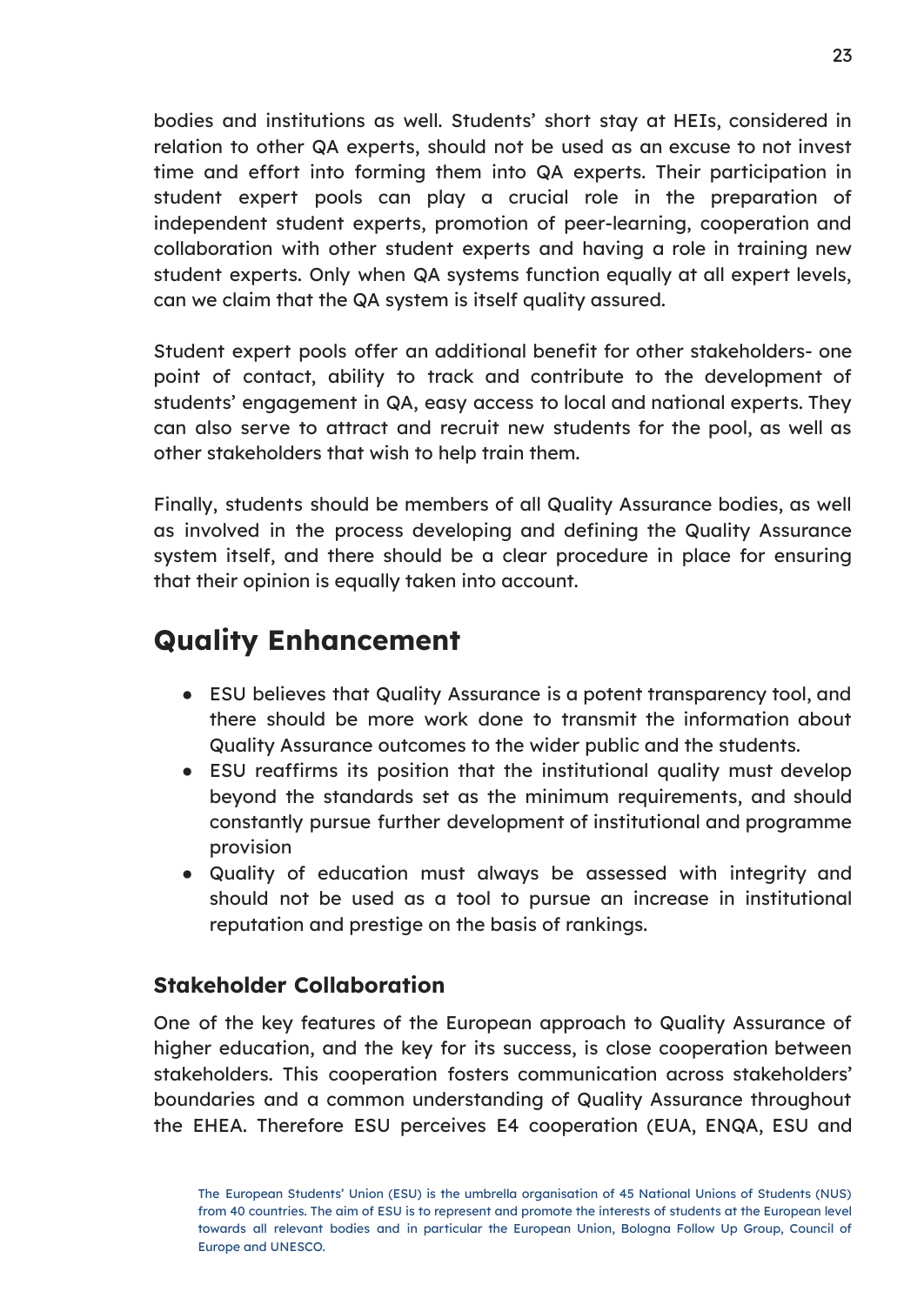EURASHE) as an enriching activity that takes Quality Assurance forward and leads as a good practice at European level. Achieving sound Quality Assurance systems requires taking advantage of and using the Bologna tools and recent European reforms like the learning outcomes concept, qualification frameworks, ECTS, the diploma supplement, micro-credentials, etc.

### <span id="page-23-0"></span>**Transparency**

Proper information provision about higher education systems and institutions is a prerequisite for students to make qualified choices about institutions based on their own preferences and needs. Students require relevant information for their study choices. They need access to qualitative information about HEIs, job opportunities and programmes provided in an independent and unbiased manner.

Quality Assurance is a process of building and maintaining trust. ESU believes that it serves as a potent transparency tool, and there should be more work done to transmit the information about Quality Assurance outcomes to the wider public and the students. This should be especially linked with information databases that provide descriptive information about higher education such as study programmes and courses. HEIs are free to build their own equally valued profiles and to be assessed against them. Quality Assurance pays attention to processes and provides a thorough, informed analysis.

### <span id="page-23-1"></span>**Multidimensional and user-driven transparency tools**

ESU reaffirms its position that classifications must not lead to league table positions and act as the basis for developing rankings. Rankings and classifications pressure higher education institutions to perform in a reputation race, chasing criteria instead of focusing on their broader mission, and thereby overlooking quality. We strive for horizontally diversified higher education systems and believe that putting HEIs in pre-defined profiles increases conformity rather than transparency and quality.

Under rankings and classifications, the rise and fall of the reputation of a HEI must never give room for adjustments in funding and tuition fees. Rankings must not be used as a tool for commodification of higher education. This agenda, in which students are seen as consumers or products instead of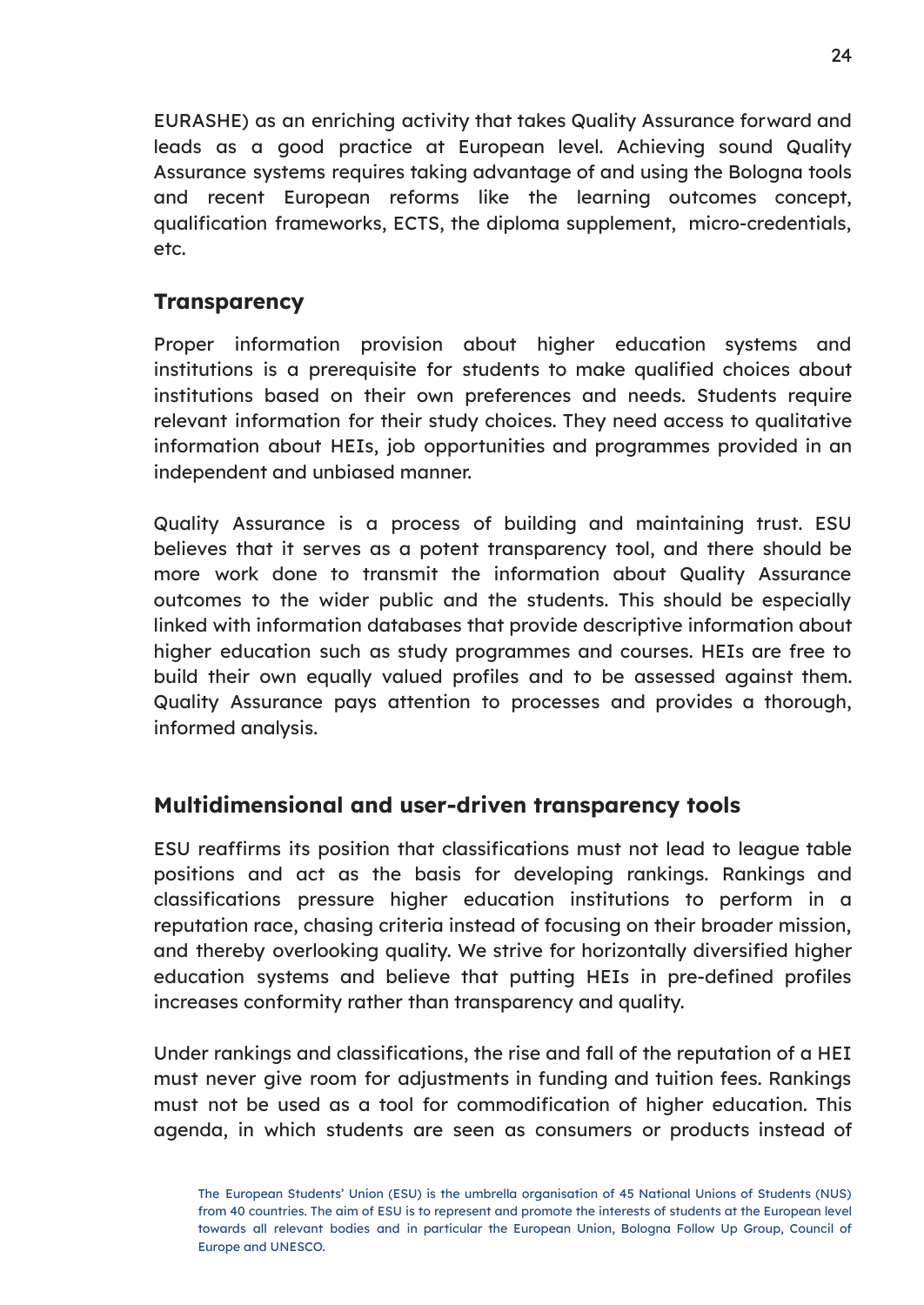stakeholders, opposes European values. Students are an invaluable part of the academic community as well as society, and must be engaged in the education process. Furthermore, ESU is concerned at any attempt to measure educational quality or success in terms of employment or income statistics – while important; these do not provide an accurate reflection of quality in higher education.

While rankings reflect the growing international competition among the higher education institutions, they also push them into a reputation race where the higher education institutions are evaluated on the basis of a narrow, sometimes of little relevance to students and often no transparent set of indicators.

ESU stresses that higher education and research institutions have different profiles and missions, and any information tools developed should reflect these differences and incorporate a multidimensional approach when looking into institutions' performance.

ESU welcomes the development of user-driven information tools that reflect the individual needs of various users and student cohorts, as this would lead to the development of real transparency tools. ESU is strongly against using multidimensional transparency tools for creating another type of ranking.

ESU commits to pioneering the creation of student-driven transparency tools that will serve as an instrument for building trust and facilitating SCL. As a guiding principle, student-driven transparency tools must reflect the aspects of higher education that students' consider essential in choosing the place and subject of their studies.

# <span id="page-24-0"></span>**Quality for the Future**

- The key words for societal impact are accessibility, employability, transversal skills, entrepreneurship, and sustainability.
- Quality of the future should not use the standards to assure compliance, but should rather use the standards as minimum and check institutional progress on developing and implementing them.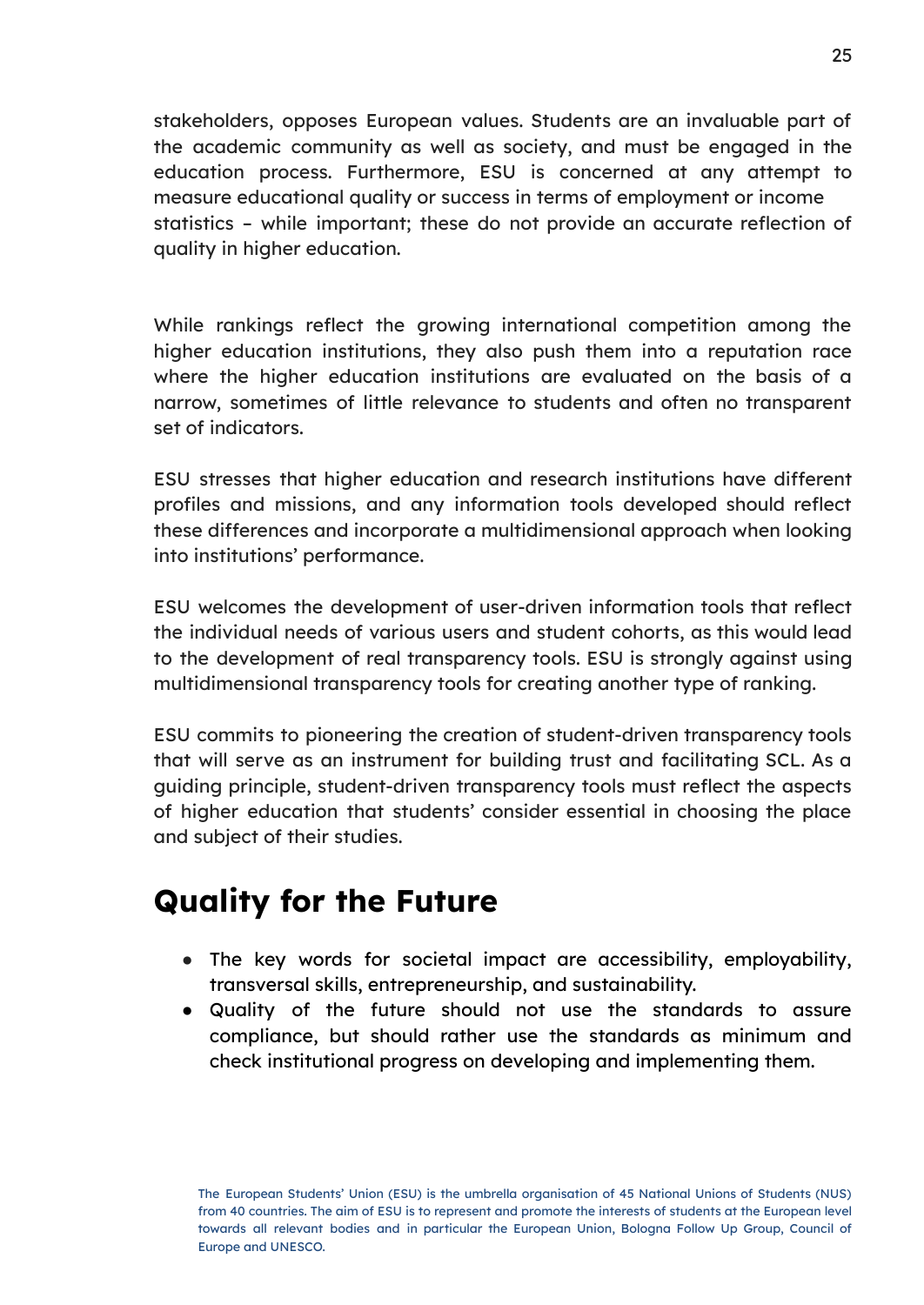The quality of education should never be regarded in a context of Quality Assurance, rather as a value of higher education and work. Integrity of the quality process must be assured in a transparent way between all the stakeholders and criticism of the education process should be welcomed.

Quality of the future should support the lifelong learning process as the only way to assure true quality of learning, and interlinking it with other societal stakeholders, not just the labor market. Education should consider how it affects the quality of an individual's life and how well it prepares an individual to integrate obtained learning outcomes into the society. It should allow the growth and expansion of high quality knowledge-sharing, productivity, entrepreneurship and other initiatives. Education should also provide individuals with proper knowledge on academic values, academic freedom, academic and research integrity, and should allow all the participants to actively be involved in international cooperation.

### <span id="page-25-0"></span>**Societal impact**

The key words for societal impact are quality and the impact of education, employability, transversal skills, entrepreneurship, social inclusion and sustainability.

Societal impact that higher education has on the general public must be kept in mind when developing education systems. Employability, preparing students with the skills of the future with the emphasis on sustainability to the societal changes, are the key challenges that higher education nowadays has to face.

In the face of the COVID-19 pandemic, it became apparent how different societal stakeholders impact the public opinion generation, as well as impact the decision-making of the general public. It is apparent that higher education needs to invest their time toward knowledge-sharing, that is readily accessible, understandable and shareable to the community, in order to contribute to the uplifting in general public knowledge. Even though the role of HEIs is to provide higher education knowledge, that does not mean that the institutions do not have an obligation to share the research and the relevant information they have, in order to better the society. Additionally, HEIs need to promote the involvement of all stakeholders (teaching staff, students etc.) in democratic citizenship and should help in building the digital literacy of the society members.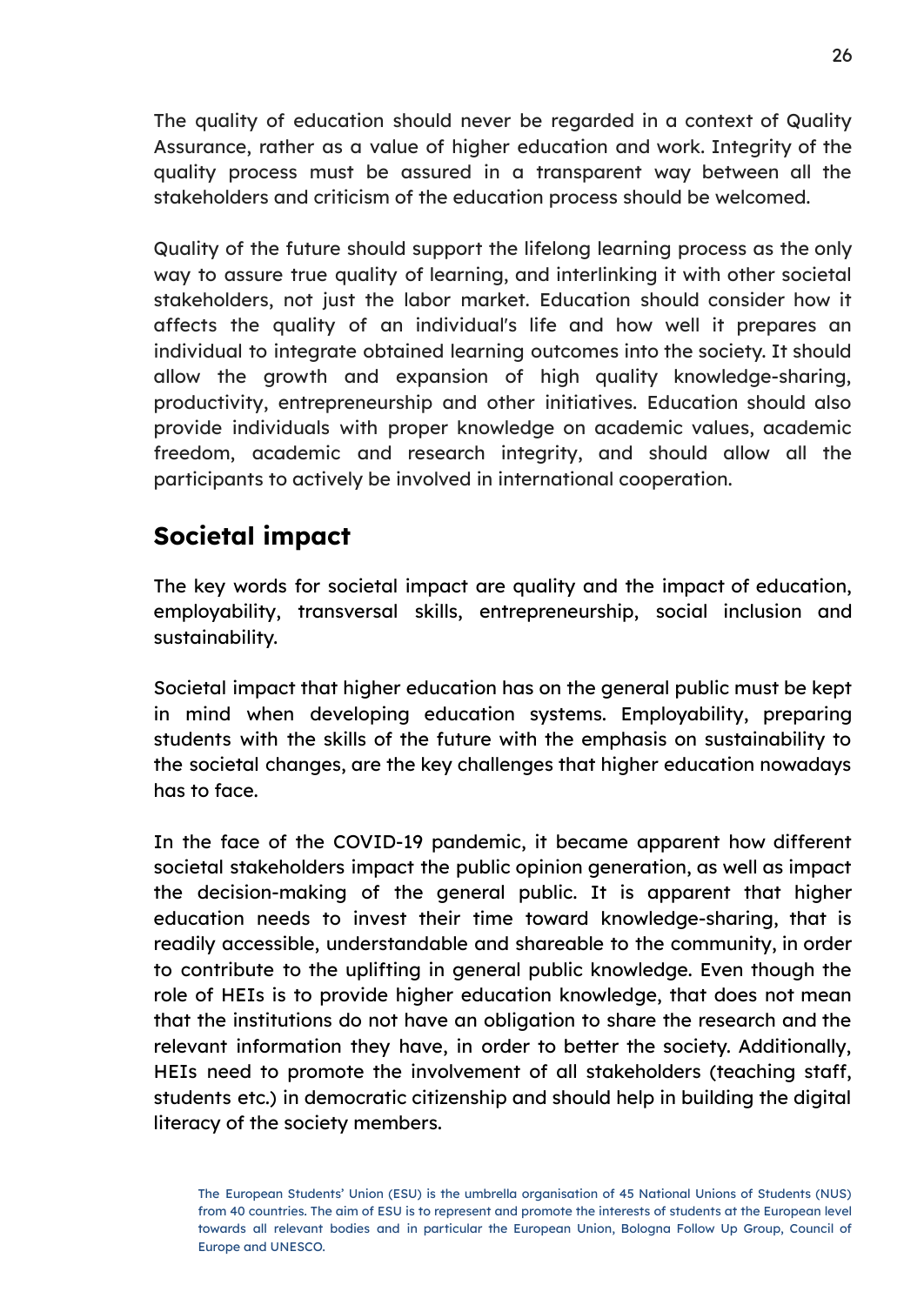The Climate crisis is impacting us and the role of education should be to provide the students with the competencies to mitigate their environmental impact, not only in their everyday life, but in their work and studies too. Entrepreneurial activities in support of these measures should be particularly supported and valued.

### <span id="page-26-0"></span>**Opportunities for All**

ESU once more stresses the importance of all aspects underlined in the Students` Rights Charter, which advocates for all students to have the same opportunities, access to education and educational opportunities.

All education should be inclusive; however, some groups may need accommodations and more support to achieve their learning outcomes. These include students from minority groups, low socio-economic backgrounds, non- traditional students, student-parents, pregnant students, student carers, estranged students and students with disabilities. All students should have access to varied teaching and learning methods, this is especially important for students with disabilities. These students should have individual learning plans that give them more flexibility. They should have access to alternative assessment methods to accommodate for their individual needs. There is a value to education itself, such as an individual sense of achievement, however by completing higher education, these groups will have more opportunities for employment post-graduation. By ensuring these students are included, all students will have equal access to quality education.

# <span id="page-26-1"></span>**ANNEX**

ESU is not alone in advocating for the quality of higher education. ESU is supported by our member unions and partners in standing up for the quality of education. What follows in the Annex, are examples of policy papers that echo and enhance the view that ESU advocates for.

- **ESU Statement on Digitalisation** can be found on ESU web page via link here: <https://www.esu-online.org/?policy=digitalisation-statement>;